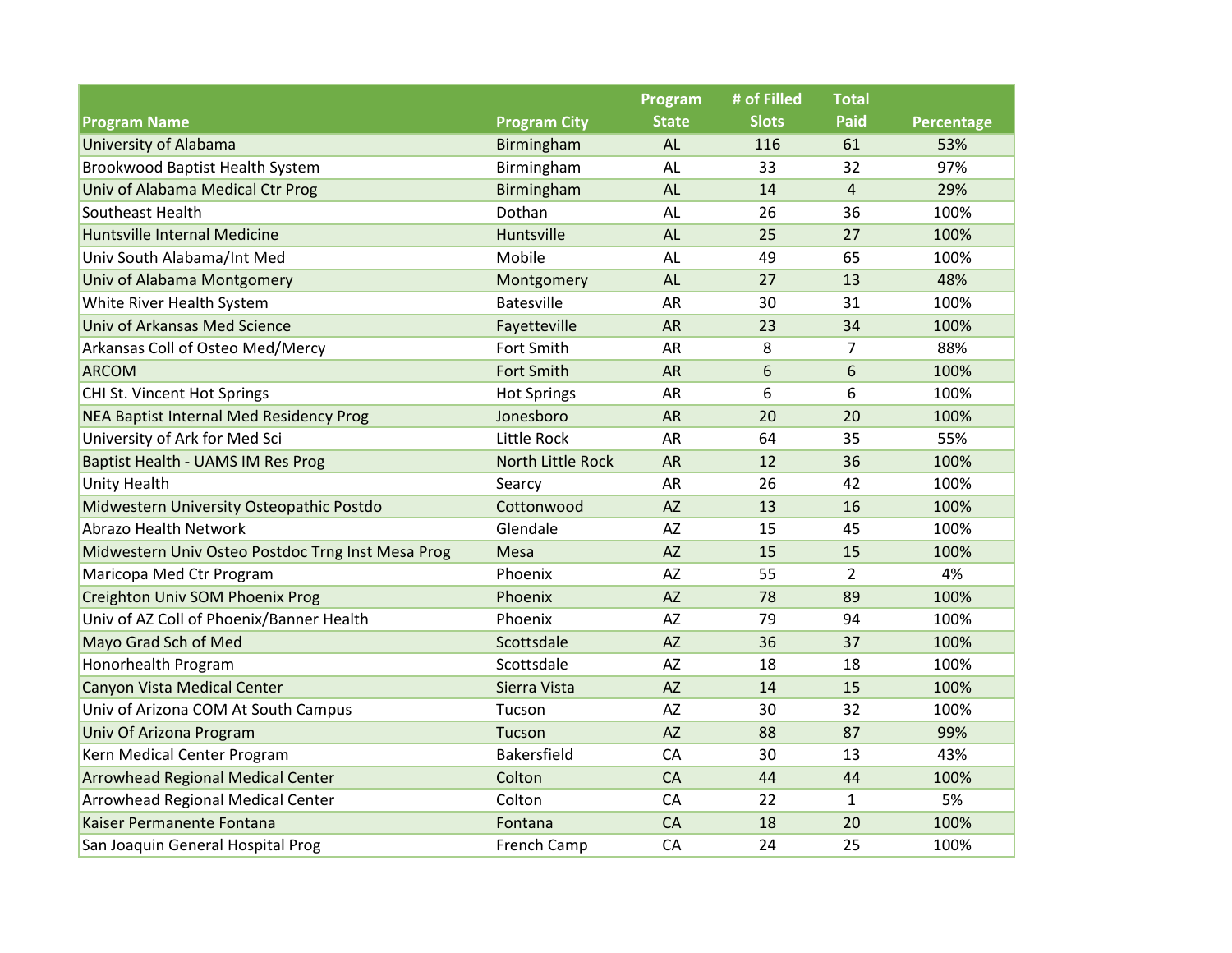|                                           |                     | Program      | # of Filled      | <b>Total</b> |            |
|-------------------------------------------|---------------------|--------------|------------------|--------------|------------|
| <b>Program Name</b>                       | <b>Program City</b> | <b>State</b> | <b>Slots</b>     | <b>Paid</b>  | Percentage |
| Univ of CA SF Fresno Prog                 | Fresno              | CA           | 73               | 71           | 97%        |
| St Agnes Medical Ctr (Fresno) Prog        | Fresno              | CA           | 16               | 48           | 100%       |
| <b>Scripps Clinic/Green Hosp</b>          | LA Jolla            | CA           | 43               | 29           | 67%        |
| Loma Linda University Program             | Loma Linda          | CA           | 97               | 109          | 100%       |
| <b>St Mary Medical Center Prog</b>        | Long Beach          | CA           | 34               | 37           | 100%       |
| Opti-west/College Medical Ctr Long Beach  | Long Beach          | CA           | 15               | 15           | 100%       |
| <b>UCLA Medical Center Program</b>        | Los Angeles         | CA           | 16               | $\mathbf{1}$ | 6%         |
| Kaiser Permanente Southern CA (LA)        | Los Angeles         | CA           | 36               | 35           | 97%        |
| White Memorial Med Ctr Prog               | Los Angeles         | <b>CA</b>    | 19               | 24           | 100%       |
| Univ of Southern CA Program               | Los Angeles         | CA           | 165              | 70           | 42%        |
| <b>UCLA Medical Center</b>                | Los Angeles         | <b>CA</b>    | 161              | 203          | 100%       |
| Riverside Univ Health System              | Moreno Valley       | CA           | 13               | 13           | 100%       |
| Kaiser Permanente Med Ctr Grp             | Oakland             | <b>CA</b>    | 44               | 15           | 34%        |
| Alameda County Med Ctr Program            | Oakland             | CA           | 64               | 36           | 56%        |
| Univ of CA (Irvine) Program               | Orange              | <b>CA</b>    | 91               | 38           | 42%        |
| Huntington Memorial Hosp Prog             | Pasadena            | CA           | 25               | 22           | 88%        |
| <b>Eisenhower Medical Center</b>          | Rancho Mirage       | <b>CA</b>    | 50               | 28           | 56%        |
| <b>UCR School of Medicine</b>             | Riverside           | CA           | 36               | 30           | 83%        |
| <b>HCA Riverside Community Hosp</b>       | Riverside           | <b>CA</b>    | 55               | 58           | 100%       |
| University of California, Davis           | Sacramento          | CA           | 86               | 53           | 62%        |
| Univ of CA Riverside SOM                  | San Bernardino      | CA           | 24               | 6            | 25%        |
| Univ Of CA San Diego Program              | San Diego           | CA           | 109              | 45           | 41%        |
| <b>Scripps Mercy Hosp and Medical Ctr</b> | San Diego           | <b>CA</b>    | 36               | 23           | 64%        |
| Naval Medical Ctr (San Diego) Prog        | San Diego           | CA           | 40               | 28           | 70%        |
| Univ of CA (San Diego) Med-Peds Prog      | San Diego           | <b>CA</b>    | 16               | 5            | 31%        |
| Moffitt-Long Hospital                     | San Francisco       | CA           | 183              | 4            | 2%         |
| St Marys Hosp Med Ctr Prog                | San Francisco       | <b>CA</b>    | 24               | 24           | 100%       |
| Kaiser Foundation Hosp                    | San Francisco       | CA           | 35               | 17           | 49%        |
| <b>California Pacific Med Ctr Prog</b>    | San Francisco       | CA           | 58               | 23           | 40%        |
| Univ of CA/Mt Zion Program                | San Francisco       | CA           | $\boldsymbol{0}$ | 18           | N/A        |
| Santa Clara Valley Med Ctr                | San Jose            | <b>CA</b>    | 60               | 54           | 90%        |
| Santa Barbara Cottage Hospital            | Santa Barbara       | CA           | 27               | 29           | 100%       |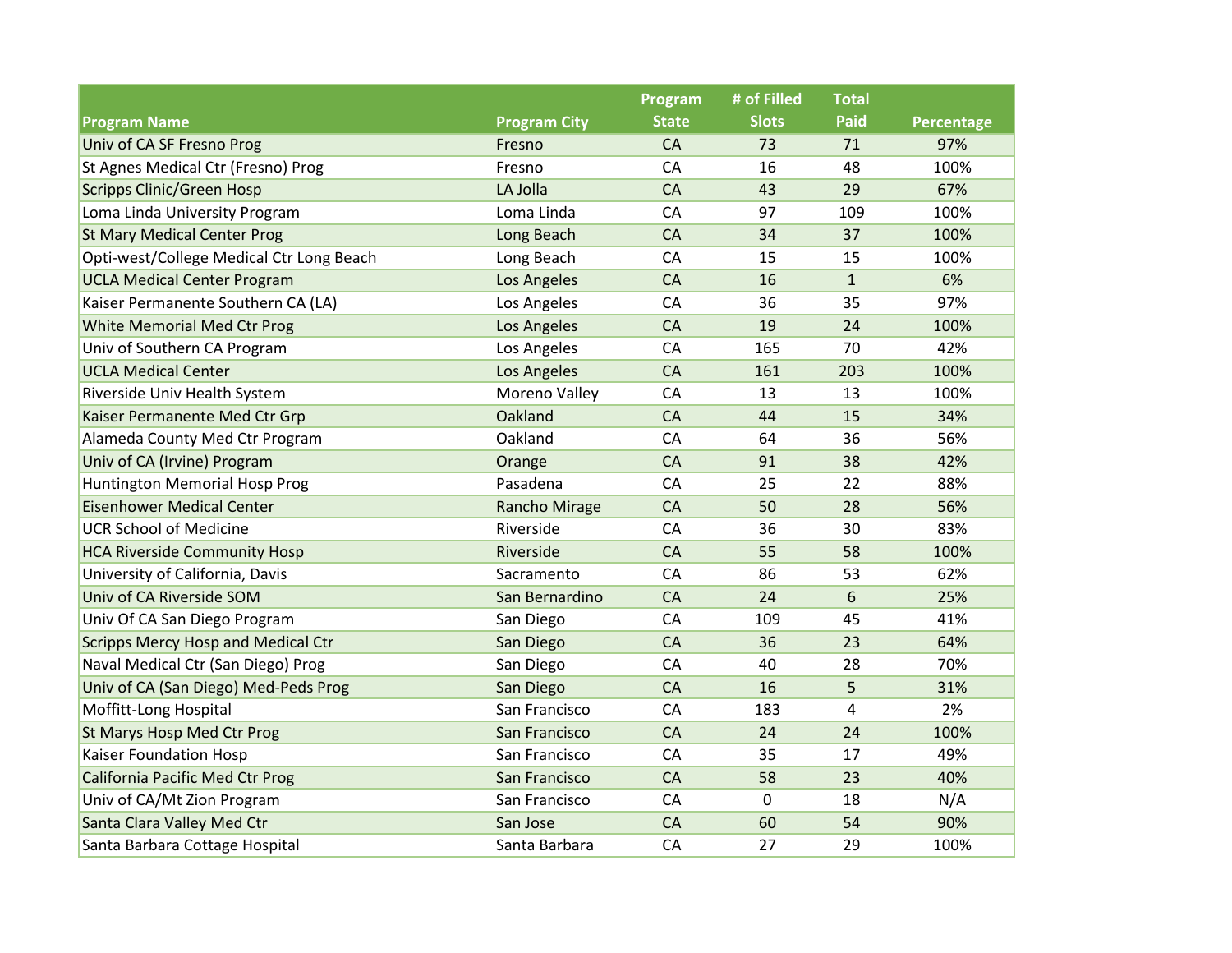|                                               |                     | Program      | # of Filled  | <b>Total</b> |            |
|-----------------------------------------------|---------------------|--------------|--------------|--------------|------------|
| <b>Program Name</b>                           | <b>Program City</b> | <b>State</b> | <b>Slots</b> | Paid         | Percentage |
| Kaiser Permanente Med Grp                     | Santa Clara         | CA           | 50           | 55           | 100%       |
| <b>Stanford University Program</b>            | Stanford            | CA           | 111          | 33           | 30%        |
| <b>St Joseph's Medical Ctr</b>                | Stockton            | <b>CA</b>    | 10           | 20           | 100%       |
| <b>UCLA-Olive View Program</b>                | Sylmar              | CA           | 75           | 51           | 68%        |
| UHS Southern Calif Med Edu Consort            | Temecula            | <b>CA</b>    | 20           | 32           | 100%       |
| Harbor-UCLA Medical Center                    | Torrance            | CA           | 49           | 32           | 65%        |
| <b>Community Memorial Hospital</b>            | Ventura             | <b>CA</b>    | 20           | 22           | 100%       |
| Cedars-Sinai Med Ctr Program                  | West Hollywood      | CA           | 101          | 44           | 44%        |
| Univ of Colorado Program                      | Aurora              | CO           | 167          | 52           | 31%        |
| University of Colorado Med-Peds               | Aurora              | CO           | 16           | 16           | 100%       |
| St Joseph Hosp Prog                           | Denver              | CO           | 38           | 24           | 63%        |
| <b>Sky Ridge Medical Center</b>               | Lone Tree           | CO           | 30           | 1            | 3%         |
| <b>HCA Healthone Sky Ridge Med Ctr</b>        | <b>Lone Tree</b>    | CO           | 50           | 50           | 100%       |
| <b>Parkview Medical Center</b>                | Pueblo              | CO           | 29           | 33           | 100%       |
| <b>St Vincents Med Ctr Program</b>            | Bridgeport          | <b>CT</b>    | 36           | 37           | 100%       |
| Bridgeport Hosp/Yale Univ Prog                | Bridgeport          | <b>CT</b>    | 45           | 13           | 29%        |
| Danbury Hospital Program                      | Danbury             | <b>CT</b>    | 52           | 32           | 62%        |
| <b>Griffin Hospital Program</b>               | Derby               | <b>CT</b>    | 25           | 14           | 56%        |
| Univ of Connecticut Program                   | Farmington          | <b>CT</b>    | 128          | 47           | 37%        |
| Univ of Connecticut Health Center             | Farmington          | <b>CT</b>    | 12           | 18           | 100%       |
| Univ Of CT(New Britain) Prog                  | Farmington          | <b>CT</b>    | 50           | 31           | 62%        |
| <b>Greenwich Hospital Assoc Prog</b>          | Greenwich           | <b>CT</b>    | 25           | 21           | 84%        |
| Yale-New Haven Hospital                       | <b>New Haven</b>    | <b>CT</b>    | 139          | 44           | 32%        |
| Yale-New Haven Med Ctr (Primary Care) Program | New Haven           | <b>CT</b>    | 54           | 17           | 31%        |
| Yale-New Haven Medical Ctr Prog-Med Peds      | <b>New Haven</b>    | <b>CT</b>    | 16           | 5            | 31%        |
| Norwalk Hosp Program                          | Norwalk             | <b>CT</b>    | 45           | 21           | 47%        |
| Stamford Hosp/Columbia U Coll                 | Stamford            | <b>CT</b>    | 21           | 26           | 100%       |
| <b>St Marys Hospital</b>                      | Waterbury           | <b>CT</b>    | 34           | 35           | 100%       |
| Yale New Haven Hospital - Waterbury           | Waterbury           | <b>CT</b>    | 36           | 9            | 25%        |
| <b>Howard University Program</b>              | Washington          | DC           | 82           | 39           | 48%        |
| George Washington Univ Program                | Washington          | <b>DC</b>    | 105          | 38           | 36%        |
| Georgetown Univ Hosp Medstar Wash Hosp        | Washington          | DC           | 103          | 56           | 54%        |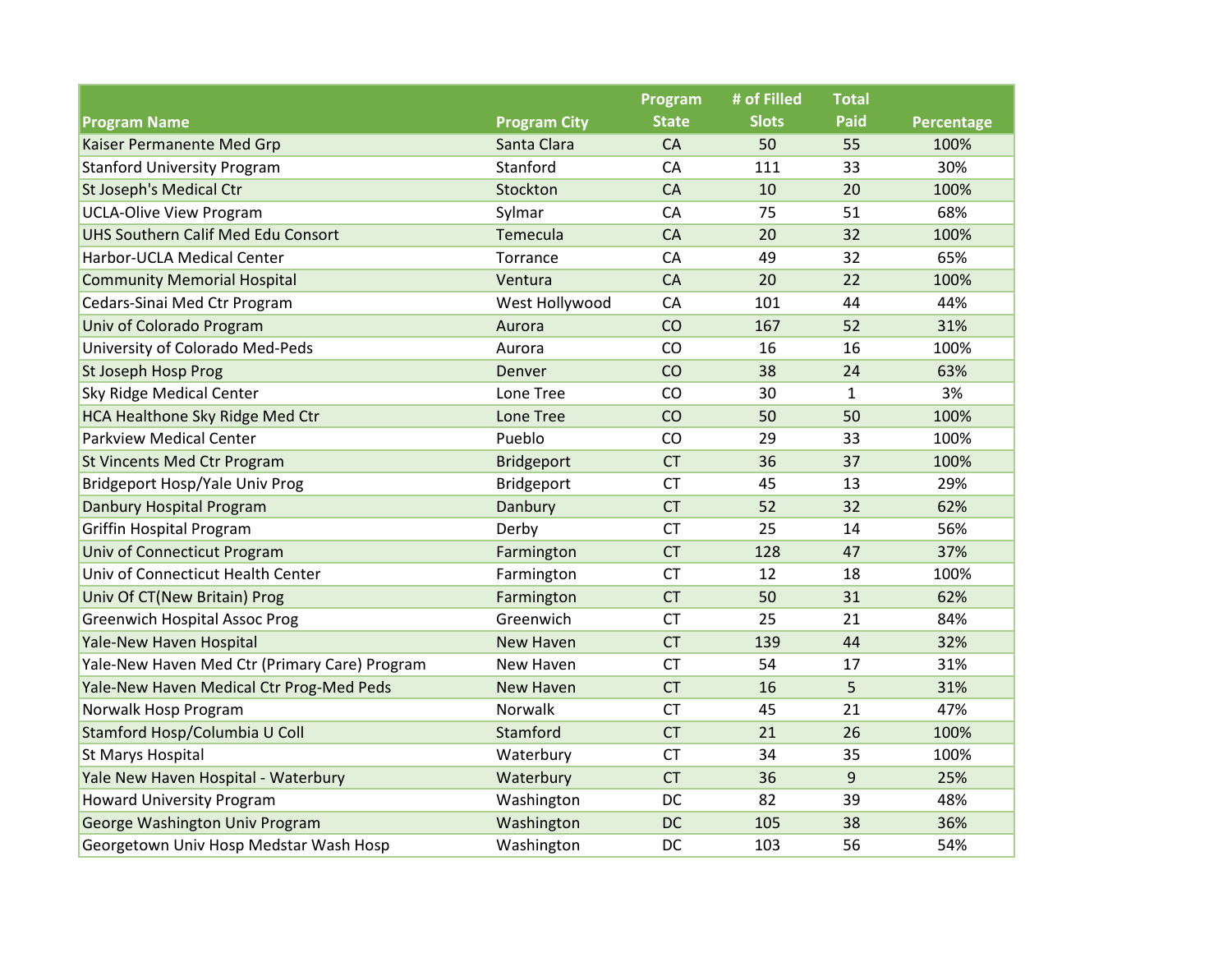|                                            |                        | Program      | # of Filled  | <b>Total</b> |            |
|--------------------------------------------|------------------------|--------------|--------------|--------------|------------|
| <b>Program Name</b>                        | <b>Program City</b>    | <b>State</b> | <b>Slots</b> | <b>Paid</b>  | Percentage |
| <b>Georgetown University Program</b>       | Washington             | <b>DC</b>    | 87           | 47           | 54%        |
| Christiana Care Health System              | <b>Newark</b>          | DE           | 37           | 70           | 100%       |
| HCA Univ of Miami JFK Med Ctr              | <b>Atlantis</b>        | FL           | 64           | 58           | 91%        |
| Florida Atlantic University                | <b>Boca Raton</b>      | <b>FL</b>    | 72           | 78           | 100%       |
| <b>Manatee Memorial Medical Center</b>     | <b>Bradenton</b>       | FL.          | 33           | 16           | 48%        |
| <b>Blake Medical Center</b>                | <b>Bradenton</b>       | FL           | 45           | 65           | 100%       |
| Brandon Regional Hospital Program          | <b>Brandon</b>         | <b>FL</b>    | 61           | 61           | 100%       |
| <b>HCA Oak Hill Hospital</b>               | <b>Brooksville</b>     | <b>FL</b>    | 55           | 65           | 100%       |
| <b>Broward Health North</b>                | Deerfield Beach        | FL.          | 15           | 15           | 100%       |
| <b>Broward Health Medical Center</b>       | Fort Lauderdale        | <b>FL</b>    | 40           | 47           | 100%       |
| Univ of Miami Holy Cross Hospital          | <b>Fort Lauderdale</b> | <b>FL</b>    | 43           | 43           | 100%       |
| Univ Of Florida                            | Gainesville            | <b>FL</b>    | 116          | 107          | 92%        |
| <b>UCF COM HCA GME Gainsville</b>          | Gainesville            | FL.          | 50           | 58           | 100%       |
| Palmetto General Hospital                  | Hialeah                | <b>FL</b>    | 52           | 56           | 100%       |
| Larkin Community Hosp-Palm Springs         | Hialeah                | <b>FL</b>    | 23           | 17           | 74%        |
| HCA Regional Med Ctr Bayonet Point Prog    | Hudson                 | <b>FL</b>    | 52           | 59           | 100%       |
| <b>Citrus Mem Hosp</b>                     | <b>Inverness</b>       | <b>FL</b>    | 15           | 54           | 100%       |
| Mayo Clinic Jacksonville                   | Jacksonville           | <b>FL</b>    | 37           | 42           | 100%       |
| Univ of Fla Hlth Sci Ctr                   | Jacksonville           | <b>FL</b>    | 48           | 31           | 65%        |
| <b>HCA Largo Medical Center</b>            | Largo                  | <b>FL</b>    | 60           | 60           | 100%       |
| <b>HCA Westside Regional Med Center</b>    | Margate                | FL.          | 15           | 30           | 100%       |
| <b>HCA Kendall Regional Medical Center</b> | Miami                  | <b>FL</b>    | 34           | 41           | 100%       |
| <b>HCA Aventura Hosp Med Ctr</b>           | Miami                  | <b>FL</b>    | 39           | 46           | 100%       |
| Univ of Miami Jackson Mem Hosp Med Peds    | Miami                  | FL           | 20           | 22           | 100%       |
| Jackson Mem Hosp/Jackson Hith Sys          | Miami                  | <b>FL</b>    | 127          | 59           | 46%        |
| Mount Sinai Medical Ctr of Fla Prog        | Miami Beach            | <b>FL</b>    | 55           | 13           | 24%        |
| <b>Naples Community Hospital</b>           | <b>Naples</b>          | FL.          | 36           | 43           | 100%       |
| Ocala Health System Program                | Ocala                  | <b>FL</b>    | 40           | 43           | 100%       |
| HCA Orange Park Medical Center Program     | <b>Orange Park</b>     | FL           | 30           | 35           | 100%       |
| <b>HCA Univ of Central Florida Orlando</b> | Orlando                | FL           | 69           | 79           | 100%       |
| Adventhealth Orlando Internal Med          | Orlando                | <b>FL</b>    | 42           | 42           | 100%       |
| Orlando Health                             | Orlando                | FL.          | 41           | 42           | 100%       |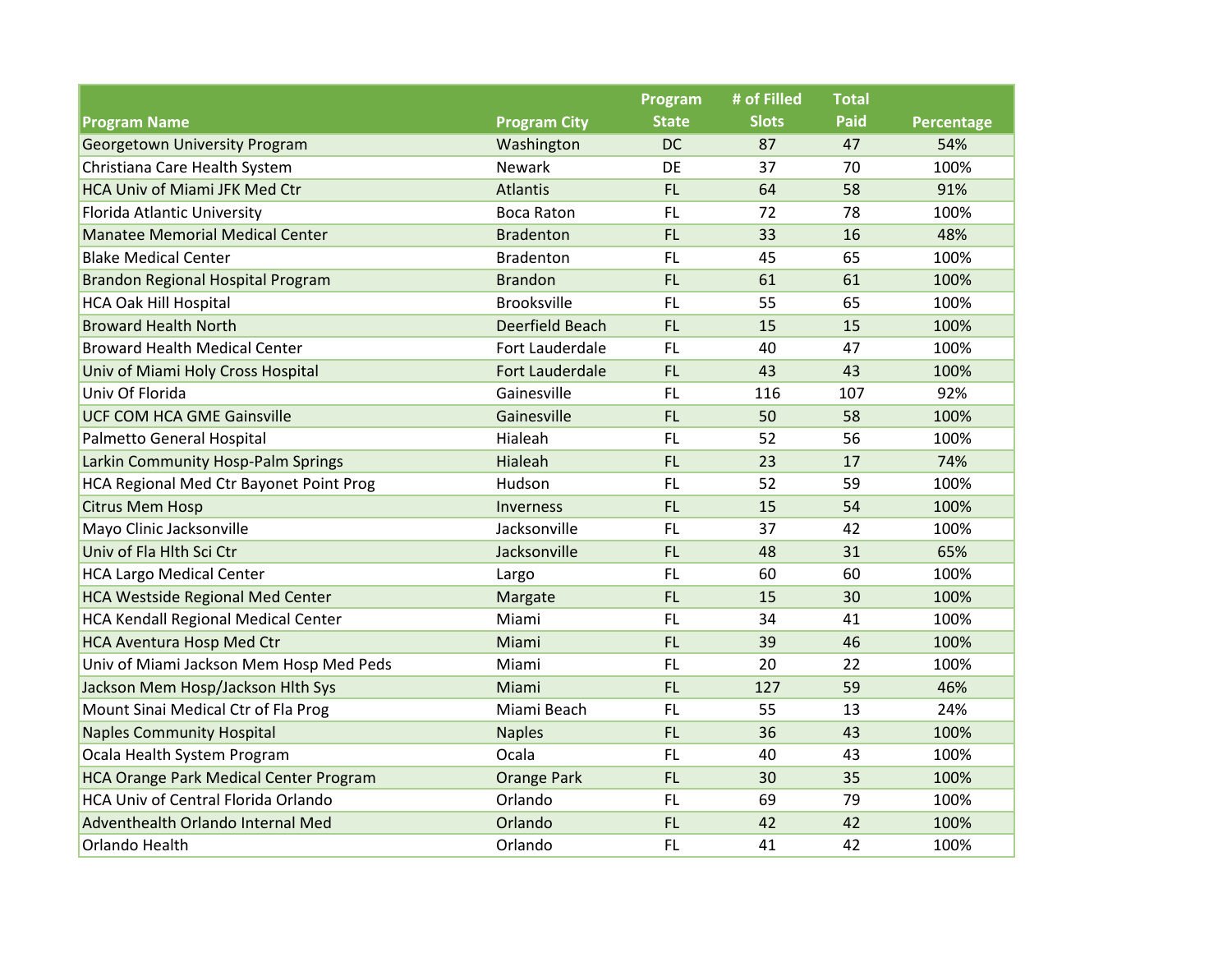|                                                  |                      | Program        | # of Filled  | <b>Total</b> |            |
|--------------------------------------------------|----------------------|----------------|--------------|--------------|------------|
| <b>Program Name</b>                              | <b>Program City</b>  | <b>State</b>   | <b>Slots</b> | <b>Paid</b>  | Percentage |
| Memorial Healthcare System IM Res Prog           | <b>Pembroke Pnes</b> | FL             | 34           | 45           | 100%       |
| Sacred Heart Hospital Int Med Residency          | Pensacola            | <b>FL</b>      | 12           | 4            | 33%        |
| <b>HCA Northside Hosp</b>                        | Saint Petersburg     | FL             | 34           | 30           | 88%        |
| Florida State Univ Sarasota Prog                 | Sarasota             | <b>FL</b>      | 26           | 36           | 100%       |
| Florida State Univ College of Med                | Tallahassee          | FL.            | 26           | 31           | 100%       |
| Univ of South Florida Program Med Peds           | Tampa                | FL.            | 13           | 9            | 69%        |
| University of South Florida Morsani              | Tampa                | FL.            | 111          | 75           | 68%        |
| HCA W Fla GME Cons/Medical Center of Trinity Pro | Trinity              | FL.            | 30           | 50           | 100%       |
| <b>Wellington Regional Med Ctr</b>               | Wellington           | FL.            | 21           | 21           | 100%       |
| Cleveland Clinic Fdtn (FL) Prog                  | Weston               | FL.            | 32           | 24           | 75%        |
| <b>AU/UGA Medical Partnership</b>                | Athens               | GA             | 31           | 34           | 100%       |
| Piedmont Athens Regional Medical Center          | Athens               | GA             | 44           | 67           | 100%       |
| Wellstar Atlanta Medical Center Program          | Atlanta              | GA             | 28           | 22           | 79%        |
| <b>Emory University Program</b>                  | Atlanta              | GA             | 169          | 19           | 11%        |
| Morehouse School of Med Prog                     | Atlanta              | GA             | 71           | 77           | 100%       |
| <b>Augusta University</b>                        | Augusta              | GA             | 65           | 67           | 100%       |
| <b>Hamilton Medical Center</b>                   | Dalton               | GA             | 36           | 31           | 86%        |
| <b>Eisenhower Army Med Center</b>                | Fort Gordon          | GA             | 24           | 15           | 63%        |
| Northeast Georgia Medical Center                 | Gainesville          | GA             | 20           | 39           | 100%       |
| Northside Hospital Gwinnett                      | Lawrenceville        | GA             | 42           | 45           | 100%       |
| Mercer Univ Med Ctr Navicent Hlth                | Macon                | GA             | 31           | 19           | 61%        |
| <b>HCA Coliseum Medical Centers</b>              | Macon                | GA             | 20           | 29           | 100%       |
| Wellstar Kennestone Regional Medical Center      | Marietta             | GA             | 30           | 45           | 100%       |
| <b>Redmond Reg Med Ctr</b>                       | Rome                 | GA             | 30           | 53           | 100%       |
| <b>HCA Memorial Health Univ Medical Ctr</b>      | Savannah             | GA             | 39           | 42           | 100%       |
| University of Hawaii Program                     | Honolulu             | H <sub>l</sub> | 59           | 40           | 68%        |
| Kaiser Permanente Hawaii IM Res                  | Honolulu             | HI             | 15           | 16           | 100%       |
| <b>Tripler Army Medical Ctr Prog</b>             | <b>Tripler Amc</b>   | H1             | 39           | 28           | 72%        |
| Iowa Methodist Medical Ctr                       | <b>Des Moines</b>    | IA             | 30           | 34           | 100%       |
| <b>Iowa Medical Education Collaborative</b>      | Des Moines           | IA             | 29           | 29           | 100%       |
| Univ of IA Hosps & Clinics Prog                  | Iowa City            | IA             | 77           | 81           | 100%       |
| Mercyone North Iowa Medical Center               | <b>Mason City</b>    | IA             | 17           | 17           | 100%       |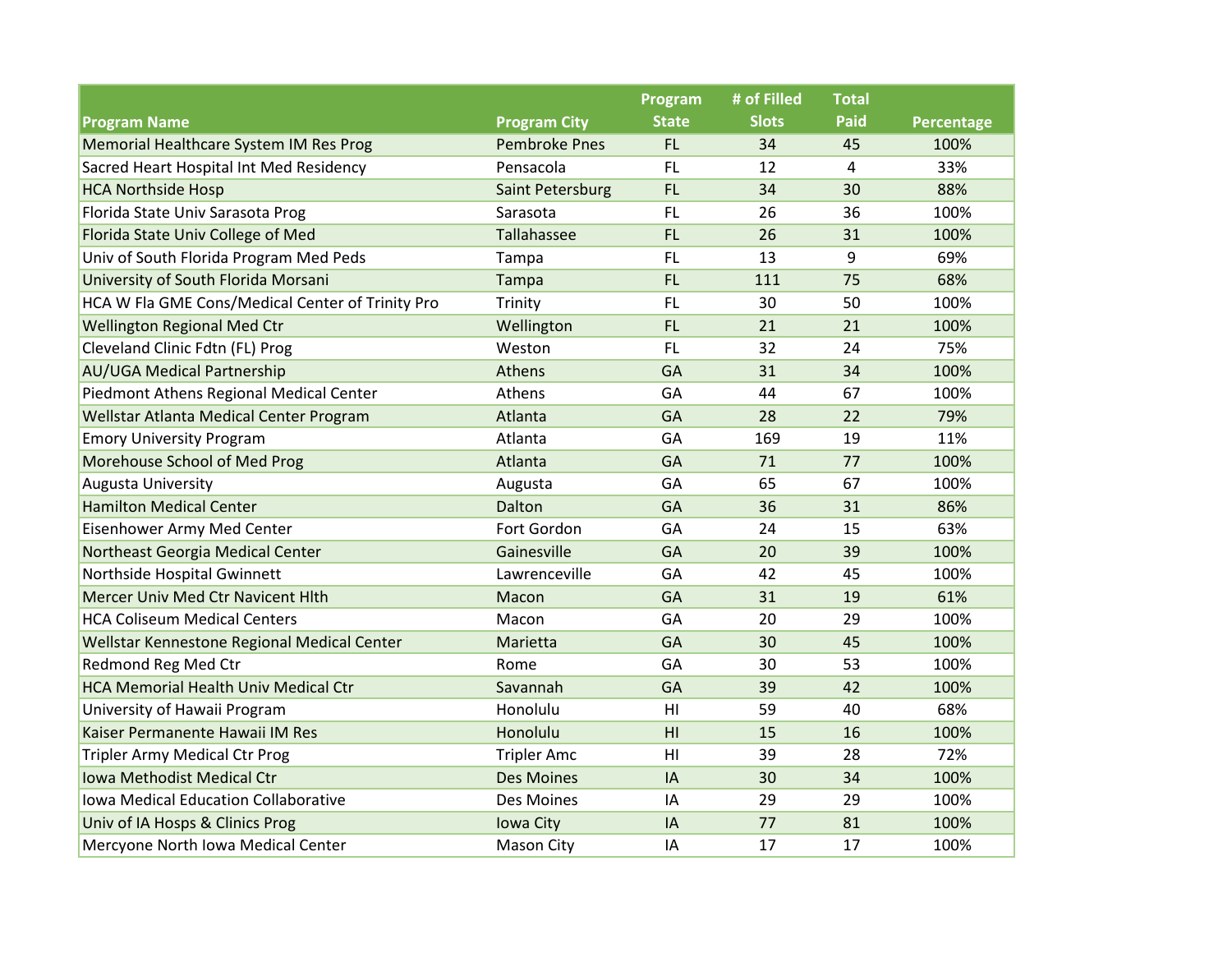|                                                |                     | Program      | # of Filled  | <b>Total</b> |            |
|------------------------------------------------|---------------------|--------------|--------------|--------------|------------|
| <b>Program Name</b>                            | <b>Program City</b> | <b>State</b> | <b>Slots</b> | <b>Paid</b>  | Percentage |
| UW Boise IM Residency Program                  | <b>Boise</b>        | ID           | 30           | 33           | 100%       |
| <b>HCA Eastern Idaho</b>                       | <b>Idaho Falls</b>  | ID           | 29           | 29           | 100%       |
| <b>Macneal Hosp IM Residency</b>               | Berwyn              | IL           | 42           | 42           | 100%       |
| John H Stroger Jr Hosp Cook County             | Chicago             | IL           | 131          | 51           | 39%        |
| Univ of Chicago Program                        | Chicago             | IL           | 107          | 92           | 86%        |
| Rush-Presbyterian-St Luke's Med Ctr            | Chicago             | IL           | 16           | 8            | 50%        |
| University of Chicago Program-Med Peds         | Chicago             | IL           | 16           | 5            | 31%        |
| Univ of IL Coll of Med At Chgo Prog Med/Peds   | Chicago             | IL           | 16           | 3            | 19%        |
| <b>Mount Sinai Hospital</b>                    | Chicago             | IL           | 39           | 42           | 100%       |
| Swedish Covenant Hospital                      | Chicago             | IL           | 24           | 18           | 75%        |
| Louis A Weiss Memorial Hosp/U Chgo             | Chicago             | IL           | 46           | 37           | 80%        |
| Univ of Illinois At Chicago Medical Ctr        | Chicago             | IL           | 114          | 134          | 100%       |
| McGaw Med Ctr of NW Univ Prog                  | Chicago             | IL           | 122          | 15           | 12%        |
| Advocate Illinois Masonic Med Ctr              | Chicago             | IL           | 56           | 51           | 91%        |
| <b>Rush University Medical Center</b>          | Chicago             | IL           | 113          | 61           | 54%        |
| <b>AMITA Saint Joseph Hospital Chicago</b>     | Chicago             | IL           | 69           | 23           | 33%        |
| Mercy Hosp & Med Ctr Program                   | Chicago             | IL           | 60           | 6            | 10%        |
| <b>Presence St Francis Hosp</b>                | Evanston            | IL           | 54           | 20           | 37%        |
| University of Chicago North Shore Prog         | Evanston            | IL           | 59           | 50           | 85%        |
| Loyola University Program                      | Maywood             | IL           | 107          | 61           | 57%        |
| Chicago Med Sch/Rosalind Franklin/Mchenry Hosp | Mchenry             | IL           | 16           | 35           | 100%       |
| Chicago Med Sch/Rosalind Franklin              | North Chicago       | IL           | 28           | 19           | 68%        |
| <b>UIC Advocate Christ Internal Medical</b>    | Oak Lawn            | IL           | 63           | 70           | 100%       |
| West Suburban Hosp Med Ctr Prog                | Oak Park            | IL           | 23           | 31           | 100%       |
| Franciscan Hlth St. James Olympia Flds         | Olympia Fields      | IL           | 28           | 22           | 79%        |
| Advocate Lutheran General Hospital             | Park Ridge          | IL           | 69           | 8            | 12%        |
| <b>Lutheran General Hosp Prog</b>              | Park Ridge          | IL           | 65           | 6            | 9%         |
| Univ of IL Coll of Med Program                 | Peoria              | IL           | 35           | 23           | 66%        |
| Univ of IL Coll of Med Peoria Peds Prog        | Peoria              | IL           | 30           | 35           | 100%       |
| Mercy Health GME Consortium                    | Rockford            | IL           | 26           | 40           | 100%       |
| Southern Illinois Univ Prog                    | Springfield         | IL           | 43           | 63           | 100%       |
| <b>Carle Foundation Hospital Prog</b>          | Urbana              | IL           | 38           | 37           | 97%        |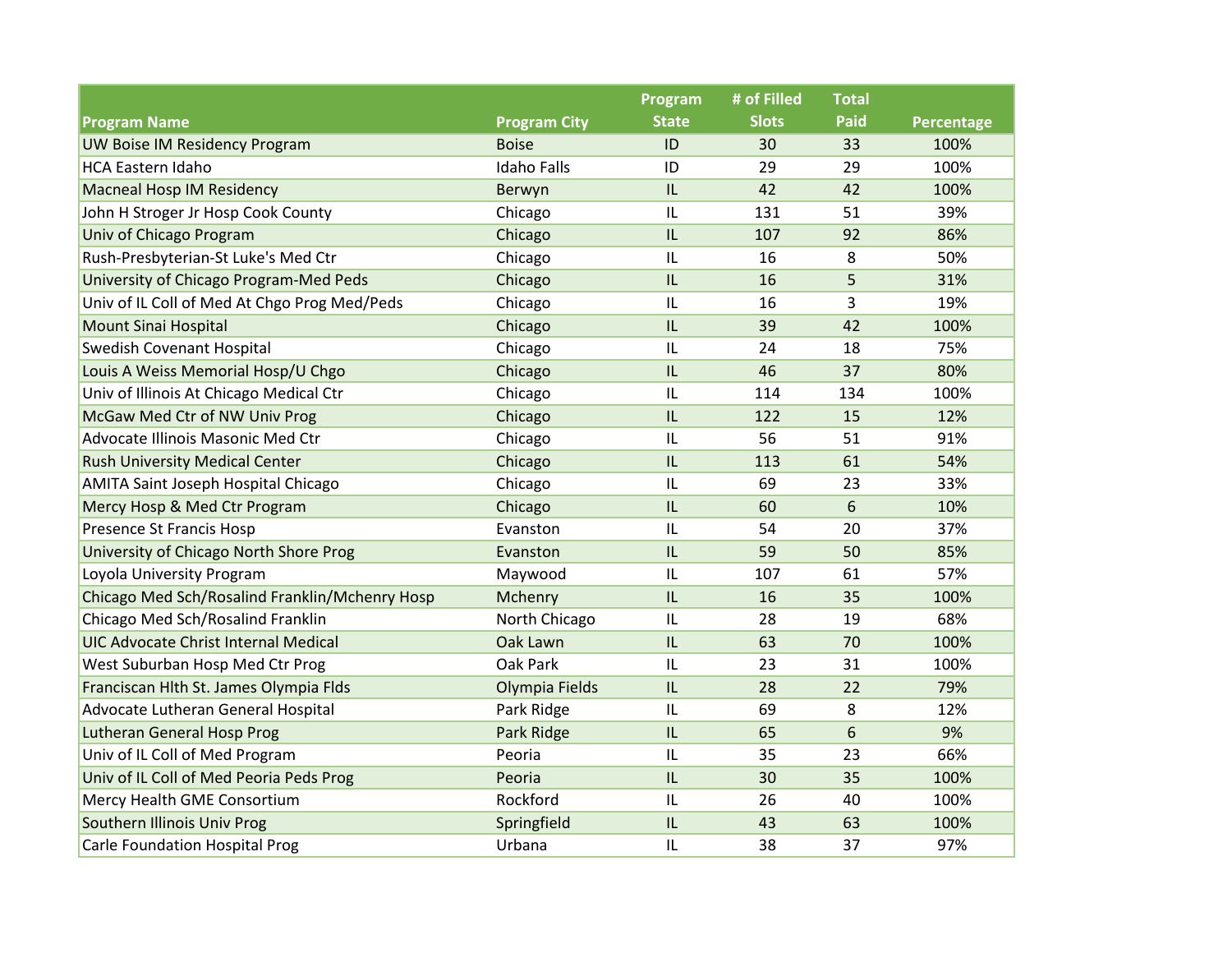|                                            |                      | Program      | # of Filled  | <b>Total</b> |            |
|--------------------------------------------|----------------------|--------------|--------------|--------------|------------|
| <b>Program Name</b>                        | <b>Program City</b>  | <b>State</b> | <b>Slots</b> | <b>Paid</b>  | Percentage |
| St Vincent Hosp Hlth & Care Ctr            | Indianapolis         | IN           | 49           | 50           | 100%       |
| Indiana Univ School of Med Prog-Med/Peds   | Indianapolis         | IN           | 53           | 19           | 36%        |
| Indiana Univ Sch of Med Prog               | Indianapolis         | IN           | 128          | 42           | 33%        |
| <b>Ball Memorial Hospital Program</b>      | Muncie               | IN           | 24           | 13           | 54%        |
| Southwest Indiana Int Med Res Prog         | <b>Vincennes</b>     | IN           | 25           | 35           | 100%       |
| Univ of KS Med Ctr Program                 | Kansas City          | KS           | 69           | 78           | 100%       |
| <b>HCA Healthcare Kansas City Prog</b>     | <b>Overland Park</b> | <b>KS</b>    | 23           | 38           | 100%       |
| Univ of Kansas (Wichita) Program           | Wichita              | <b>KS</b>    | 36           | 50           | 100%       |
| Univ of KY IM Bowling Green Camp           | <b>Bowling Green</b> | <b>KY</b>    | 21           | 21           | 100%       |
| Univ of Kentucky Med Ctr Prog Med Peds     | Lexington            | KY           | 20           | 24           | 100%       |
| Univ of Kentucky Med Ctr Prog              | Lexington            | KY           | 76           | 60           | 79%        |
| Univ of Louisville Program                 | Louisville           | KY           | 83           | 75           | 90%        |
| University of Louisville Med Peds          | Louisville           | <b>KY</b>    | 20           | 21           | 100%       |
| <b>AOPTIC Lake Cumberland</b>              | Somerset             | KY           | 19           | 22           | 100%       |
| <b>Baton Rouge General Hospital</b>        | <b>Baton Rouge</b>   | LA           | 32           | 38           | 100%       |
| Louisiana State Univ (Baton Rouge)         | <b>Baton Rouge</b>   | LA           | 37           | 20           | 54%        |
| <b>Leonard J Chabert Med Center</b>        | Houma                | LA           | 23           | 10           | 43%        |
| Louisiana State Univ (Lafayette)           | Lafayette            | LA           | 26           | 32           | 100%       |
| <b>Ochsner Clinic Foundation Prog</b>      | <b>New Orleans</b>   | LA           | 62           | 24           | 39%        |
| <b>Tulane Univ Program</b>                 | <b>New Orleans</b>   | LA           | 103          | 39           | 38%        |
| Louisiana State Univ Program               | <b>New Orleans</b>   | LA           | 41           | 35           | 85%        |
| <b>Tulane University Program Med/Peds</b>  | <b>New Orleans</b>   | LA           | 13           | 0            | 0%         |
| Louisiana State Univ Med/Peds Prgm         | <b>New Orleans</b>   | LA           | 22           | 8            | 36%        |
| Louisiana State U (Shreveport) Prog        | Shreveport           | LA           | 16           | 11           | 69%        |
| Lousiana State Univ Program                | Shreveport           | LA           | 88           | 25           | 28%        |
| <b>Tufts Medical Center</b>                | <b>Boston</b>        | MA           | 74           | 16           | 22%        |
| <b>Steward St Elizabeth's Med Ctr Prog</b> | <b>Boston</b>        | <b>MA</b>    | 55           | 23           | 42%        |
| <b>Steward Carney Hospital Program</b>     | Boston               | MA           | 27           | 12           | 44%        |
| <b>Harvard Combined Program</b>            | <b>Boston</b>        | <b>MA</b>    | 16           | 0            | 0%         |
| Brigham & Women's Hosp Prog                | <b>Boston</b>        | MA           | 154          | $\mathbf{1}$ | 1%         |
| <b>Beth Israel Deaconess Med Ctr Prog</b>  | <b>Boston</b>        | <b>MA</b>    | 164          | 26           | 16%        |
| <b>Boston Univ Medical Ctr Prog</b>        | <b>Boston</b>        | MA           | 143          | 40           | 28%        |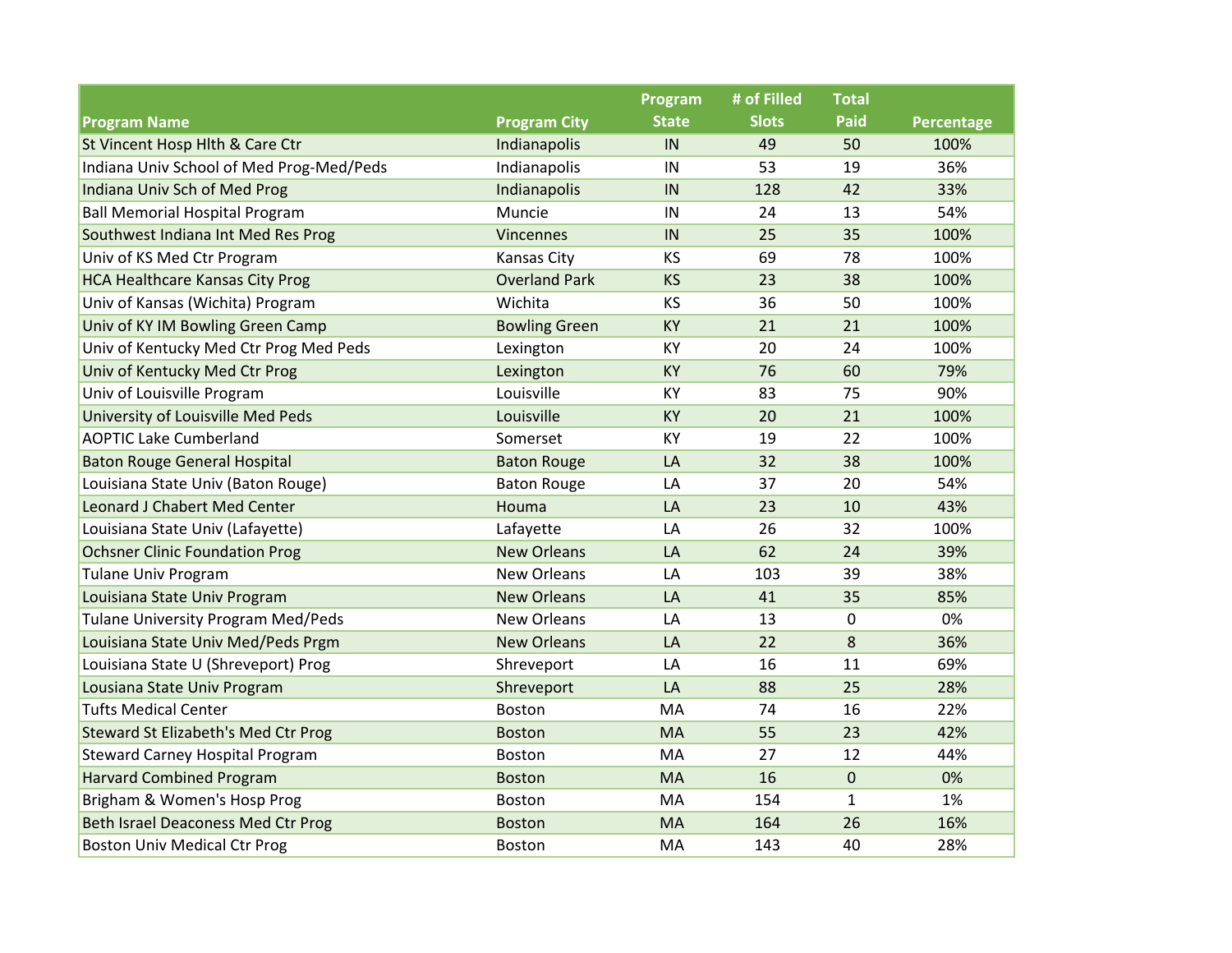|                                                |                         | Program      | # of Filled  | <b>Total</b> |            |
|------------------------------------------------|-------------------------|--------------|--------------|--------------|------------|
| <b>Program Name</b>                            | <b>Program City</b>     | <b>State</b> | <b>Slots</b> | <b>Paid</b>  | Percentage |
| <b>Massachusetts General Hosp Prog</b>         | <b>Boston</b>           | MA           | 172          | 18           | 10%        |
| Lahey Clinic Program                           | Burlington              | MA           | 36           | 13           | 36%        |
| Cambridge Hospital                             | Cambridge               | MA           | 24           | 11           | 46%        |
| Mount Auburn Hospital                          | Cambridge               | MA           | 48           | 44           | 92%        |
| Metro West Med Ctr Prog                        | Framingham              | MA           | 24           | 14           | 58%        |
| <b>Berkshire Medical Center Prog</b>           | Pittsfield              | MA           | 44           | 32           | 73%        |
| North Shore Med Ctr Salem Hosp                 | Salem                   | MA           | 18           | 27           | 100%       |
| <b>Baystate Med Ctr-UMMS</b>                   | Springfield             | MA           | 54           | 30           | 56%        |
| <b>Baystate Medical Center Prog</b>            | Springfield             | <b>MA</b>    | 33           | 9            | 27%        |
| Univ of Massachusetts Program                  | Worcester               | MA           | 16           | $\mathbf{1}$ | 6%         |
| <b>University of Mass Prog</b>                 | Worcester               | MA           | 93           | 33           | 35%        |
| St Vincents Hospital Prog                      | Worcester               | MA           | 74           | 75           | 100%       |
| Medstar Health Int Med Res - Balt              | <b>Baltimore</b>        | <b>MD</b>    | 158          | 145          | 92%        |
| Johns Hopkins Univ Prog                        | Baltimore               | <b>MD</b>    | 135          | 60           | 44%        |
| Univ of Maryland Medical Center Midtown Campus | <b>Baltimore</b>        | <b>MD</b>    | 26           | 31           | 100%       |
| Univ of Maryland Prog                          | <b>Baltimore</b>        | <b>MD</b>    | 98           | 44           | 45%        |
| Johns Hopkins Univ/Bayview Med Care            | <b>Baltimore</b>        | <b>MD</b>    | 54           | 20           | 37%        |
| St Agnes HealthCare Prog                       | <b>Baltimore</b>        | <b>MD</b>    | 44           | 16           | 36%        |
| Sinai Hospital Program In Internal Medicine    | <b>Baltimore</b>        | <b>MD</b>    | 57           | 51           | 89%        |
| <b>Greater Baltimore Med Ctr Prog</b>          | <b>Baltimore</b>        | <b>MD</b>    | 44           | 42           | 95%        |
| Johns Hopkins Univ SOM Med Peds                | <b>Baltimore</b>        | <b>MD</b>    | 16           | 16           | 100%       |
| Walter Reed Natl Med Ctr Bethesda              | Bethesda                | MD           | 50           | 53           | 100%       |
| Kaiser Permanente Mid-Atlantic Prog            | Gaithersburg            | <b>MD</b>    | 6            | 12           | 100%       |
| Univ of Maryland Prince George's Hosp Ctr Prog | Largo                   | <b>MD</b>    | 42           | 42           | 100%       |
| Maine Medical Center Program Med/Peds          | Portland                | <b>ME</b>    | 12           | 17           | 100%       |
| Maine Med Ctr Prog                             | Portland                | <b>ME</b>    | 41           | 40           | 98%        |
| Univ of Michigan Med-Peds Res Program          | Ann Arbor               | MI           | 32           | 6            | 19%        |
| Michigan Medicine                              | Ann Arbor               | MI           | 138          | 52           | 38%        |
| Henry Ford Macomb Hospital                     | <b>Clinton Township</b> | MI           | 35           | 15           | 43%        |
| Huron Valley-Sinai Hospital                    | <b>Commerce Towns</b>   | MI           | 15           | 14           | 93%        |
| <b>Beaumont Health/Dearborn</b>                | Dearborn                | MI           | 32           | 37           | 100%       |
| <b>Detroit Medical Center</b>                  | Detroit                 | MI           | 133          | 129          | 97%        |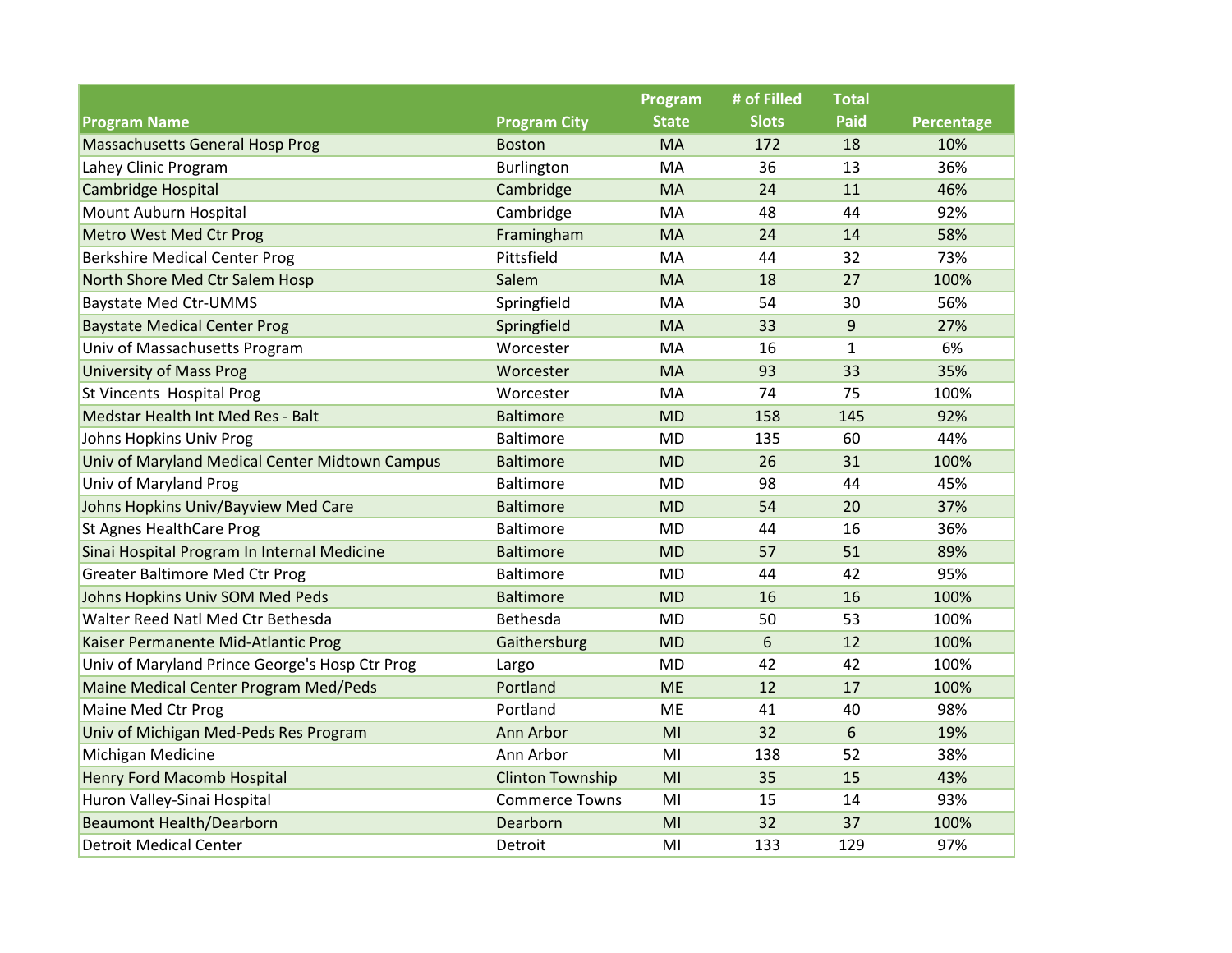|                                               |                         | Program        | # of Filled  | <b>Total</b>   |            |
|-----------------------------------------------|-------------------------|----------------|--------------|----------------|------------|
| <b>Program Name</b>                           | <b>Program City</b>     | <b>State</b>   | <b>Slots</b> | <b>Paid</b>    | Percentage |
| <b>Henry Ford Hosp Prog</b>                   | Detroit                 | MI             | 108          | 53             | 49%        |
| Sinai-Grace Hospital                          | Detroit                 | MI             | 69           | 30             | 43%        |
| <b>Detroit Medical Center Med Peds Prog</b>   | Detroit                 | MI             | 20           | 23             | 100%       |
| <b>Beaumont Farmington Hills</b>              | <b>Farmington Hills</b> | MI             | 25           | 8              | 32%        |
| Hurley Med Ctr/Mich State Univ Prog           | Flint                   | MI             | 16           | $\overline{7}$ | 44%        |
| Hurley Med Ctr                                | Flint                   | MI             | 39           | 26             | 67%        |
| McLaren Reg Med Ctr/MSU Prog                  | Flint                   | MI             | 36           | 35             | 97%        |
| Garden City Hosptal Program                   | Garden City             | MI             | 21           | 20             | 95%        |
| <b>Metro Health Hospital</b>                  | <b>Grand Rapids</b>     | MI             | 15           | 6              | 40%        |
| Spectrum Health-Med/Peds Prog                 | <b>Grand Rapids</b>     | MI             | 16           | 16             | 100%       |
| Spectrum Health MSU Program                   | <b>Grand Rapids</b>     | M <sub>l</sub> | 32           | 40             | 100%       |
| St John Hosp Med Ctr Prog                     | Grosse Pointe Wo        | MI             | 62           | 66             | 100%       |
| Western Michigan University Homer Stryker SOM | Kalamazoo               | MI             | 34           | 40             | 100%       |
| <b>Western Michigan University</b>            | Kalamazoo               | MI             | 15           | 15             | 100%       |
| <b>McLaren Greater Lansing</b>                | Lansing                 | MI             | 18           | 28             | 100%       |
| Sparrow Hosp/Michigan State Univ Prog         | Lansing                 | MI             | 44           | 31             | 70%        |
| <b>St Mary Mercy Hospital</b>                 | Livonia                 | MI             | 39           | 42             | 100%       |
| McLaren Macomb Intl Med                       | <b>Mount Clemens</b>    | MI             | 24           | $\overline{7}$ | 29%        |
| Mercy Health Muskegon Internal Medicine       | Muskegon                | MI             | 18           | $\overline{7}$ | 39%        |
| McLaren Oakland IM Residency                  | Pontiac                 | MI             | 15           | 15             | 100%       |
| St Joseph Mercy Oakland Prog                  | Pontiac                 | MI             | 50           | 53             | 100%       |
| Wayne State Univ Internal Med                 | <b>Rochester Hills</b>  | MI             | 35           | 16             | 46%        |
| Beaumont Health (Royal Oak) Program Med-Peds  | <b>Royal Oak</b>        | MI             | 16           | 14             | 88%        |
| William Beaumont Hosp Prog                    | Royal Oak               | MI             | 59           | 72             | 100%       |
| <b>Central Michigan University</b>            | Saginaw                 | MI             | 24           | 20             | 83%        |
| Providence Hosp and Med Ctrs Prog             | Southfield              | MI             | 39           | 29             | 74%        |
| Oakwood Southshore Medical Center             | Trenton                 | MI             | $\pmb{0}$    | $\overline{3}$ | #DIV/0!    |
| Ascension St John Macomb Oakland Hospital     | Warren                  | MI             | 37           | 35             | 95%        |
| St Joseph Mercy Hosp Prog                     | Ypsilanti               | MI             | 49           | 50             | 100%       |
| Hennepin County Med Ctr Prog                  | Minneapolis             | <b>MN</b>      | 63           | 63             | 100%       |
| Abbott Northwestern Hosp Prog                 | Minneapolis             | <b>MN</b>      | 32           | 34             | 100%       |
| Univ of Minnesota Prog                        | Minneapolis             | <b>MN</b>      | 91           | 23             | 25%        |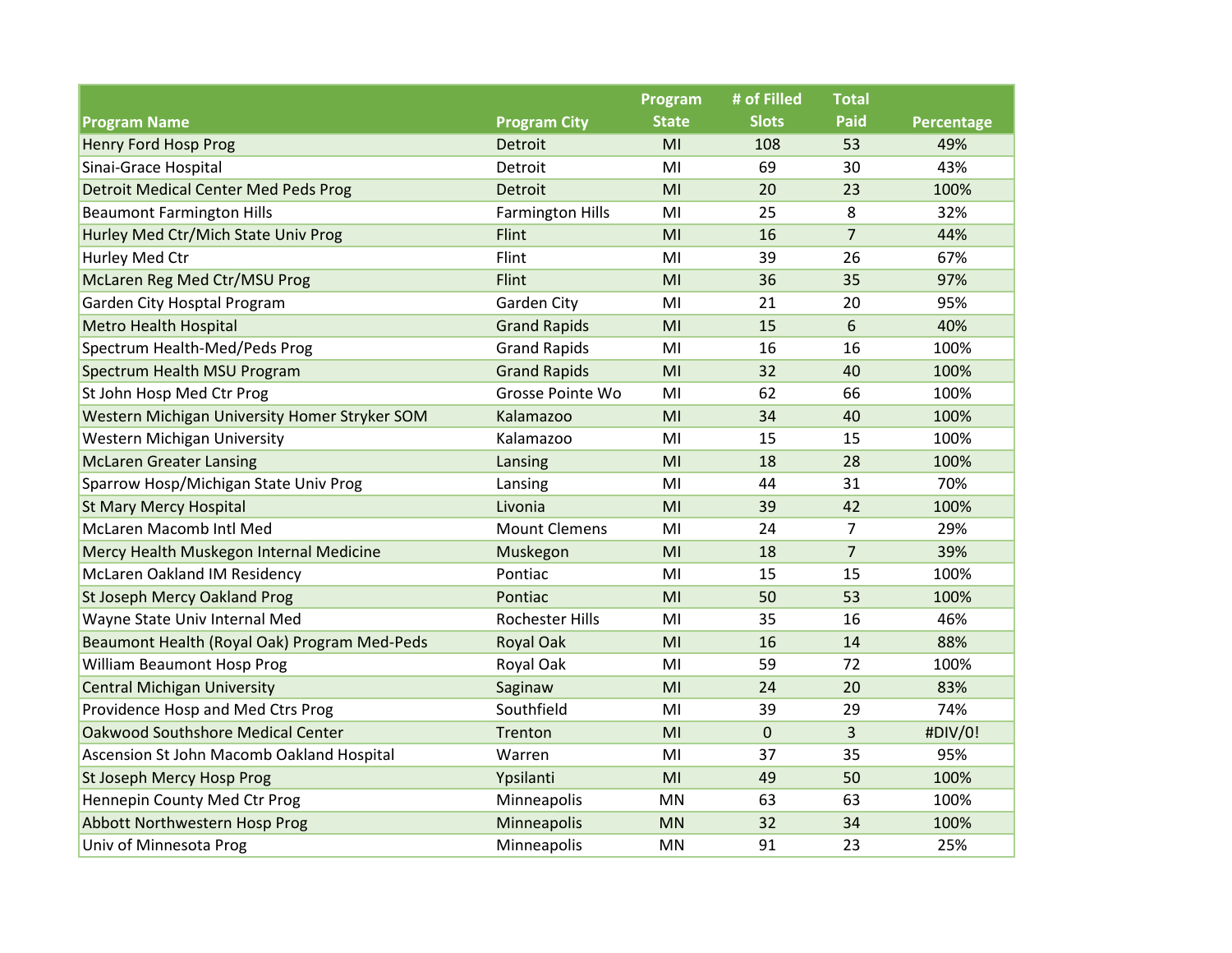|                                               |                     | Program      | # of Filled  | <b>Total</b>   |            |
|-----------------------------------------------|---------------------|--------------|--------------|----------------|------------|
| <b>Program Name</b>                           | <b>Program City</b> | <b>State</b> | <b>Slots</b> | <b>Paid</b>    | Percentage |
| University of Minnesota Program Med/Peds      | Minneapolis         | <b>MN</b>    | 48           | 16             | 33%        |
| Mayo Graduate School of Med Education         | Rochester           | <b>MN</b>    | 179          | 186            | 100%       |
| <b>St Lukes Hosp Prog</b>                     | Chesterfield        | <b>MO</b>    | 43           | 45             | 100%       |
| Univ of Missouri-Columbia Prog-Med Peds       | Columbia            | <b>MO</b>    | 13           | $\mathbf 0$    | 0%         |
| Univ of MO-Columbia Prog                      | Columbia            | <b>MO</b>    | 69           | 37             | 54%        |
| Freeman Health System                         | Joplin              | <b>MO</b>    | 16           | 15             | 94%        |
| Univ of Missouri at KC Prog                   | <b>Kansas City</b>  | <b>MO</b>    | 24           | 24             | 100%       |
| Univ of Missouri Kansas City Prog             | Kansas City         | <b>MO</b>    | 51           | 58             | 100%       |
| <b>STILL OPTI Prog-Northeast Regional</b>     | Kirksville          | <b>MO</b>    | 9            | 5              | 56%        |
| <b>Mercy Hospital St Louis</b>                | Saint Louis         | <b>MO</b>    | 24           | 23             | 96%        |
| St Louis U Sch of Med Prog                    | <b>Saint Louis</b>  | <b>MO</b>    | 86           | 38             | 44%        |
| Barnes-Jewish Hosp                            | Saint Louis         | <b>MO</b>    | 164          | 68             | 41%        |
| St Mary's Hosp St Louis                       | <b>Saint Louis</b>  | <b>MO</b>    | 28           | 32             | 100%       |
| <b>Baptist Memorial Hospital Program</b>      | Columbus            | <b>MS</b>    | 11           | 19             | 100%       |
| Magnolia Regional Health Center               | Corinth             | <b>MS</b>    | 19           | 19             | 100%       |
| Merit Health Wesley                           | Hattiesburg         | <b>MS</b>    | 24           | 33             | 100%       |
| Univ of Mississippi Med Ctr Prog              | Jackson             | <b>MS</b>    | 10           | $\overline{4}$ | 40%        |
| Univ of MS Med Ctr Prog                       | Jackson             | <b>MS</b>    | 94           | 52             | 55%        |
| <b>Keesler Med Ctr Prog</b>                   | <b>Keesler Afb</b>  | <b>MS</b>    | 27           | 23             | 85%        |
| <b>Baptist Memorial Med Ed Oxford</b>         | Oxford              | <b>MS</b>    | 12           | 12             | 100%       |
| North Mississippi Med Ctr                     | Tupelo              | <b>MS</b>    | 12           | 12             | 100%       |
| <b>Billings Clinic Internal Med Residency</b> | <b>Billings</b>     | MT           | 26           | 24             | 92%        |
| <b>MAHEC IM Prog</b>                          | Asheville           | <b>NC</b>    | 15           | 15             | 100%       |
| Univ of North Carolina Med/Peds               | Chapel Hill         | <b>NC</b>    | 24           | 7              | 29%        |
| Univ of North Carolina                        | <b>Chapel Hill</b>  | <b>NC</b>    | 87           | 23             | 26%        |
| <b>Carolinas Medical Center Program</b>       | Charlotte           | <b>NC</b>    | 43           | 14             | 33%        |
| Duke University Hosp Program                  | Durham              | <b>NC</b>    | 143          | 71             | 50%        |
| <b>Duke University Program</b>                | Durham              | <b>NC</b>    | 21           | 3              | 14%        |
| Cape Fear Valley Internal Med Res             | Fayetteville        | <b>NC</b>    | 22           | 51             | 100%       |
| Moses H Cone Mem Hosp Prog                    | Greensboro          | <b>NC</b>    | 22           | 25             | 100%       |
| East Carolina Univ Brody Sch of Med           | Greenville          | <b>NC</b>    | 56           | 37             | 66%        |
| Harnett Health Systems Inc                    | Lillington          | <b>NC</b>    | 24           | 23             | 96%        |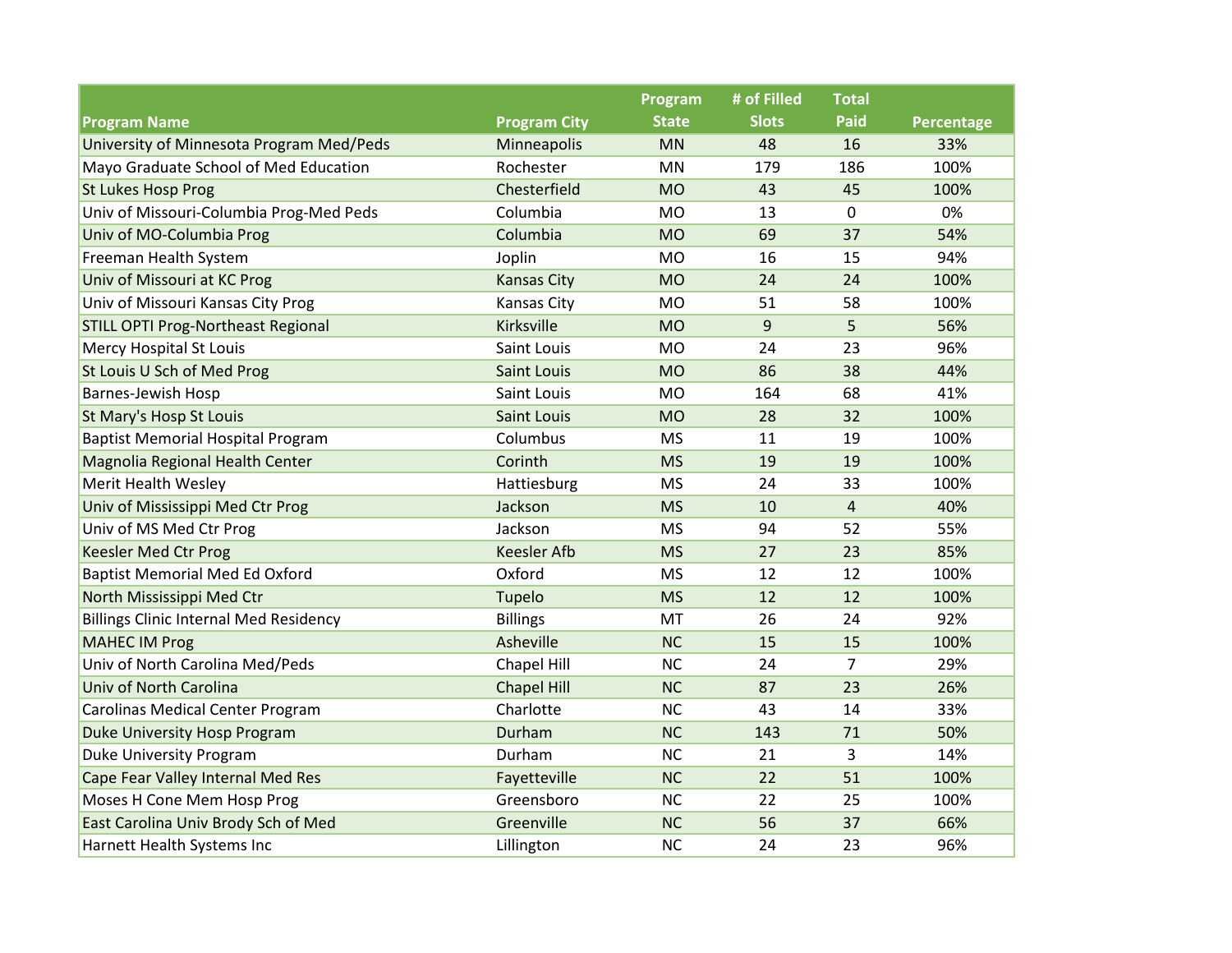|                                                    |                      | Program      | # of Filled  | <b>Total</b>   |            |
|----------------------------------------------------|----------------------|--------------|--------------|----------------|------------|
| <b>Program Name</b>                                | <b>Program City</b>  | <b>State</b> | <b>Slots</b> | <b>Paid</b>    | Percentage |
| Southeastern Health Internal Med                   | Lumberton            | <b>NC</b>    | 33           | 23             | 70%        |
| Carolinas Healthcare Sys Blue Ridge                | Morganton            | <b>NC</b>    | 23           | 6              | 26%        |
| New Hanover Regional Med Ctr Prog                  | Wilmington           | <b>NC</b>    | 21           | 21             | 100%       |
| Wake Forest Univ Baptist Med Ctr                   | <b>Winston Salem</b> | <b>NC</b>    | 104          | 108            | 100%       |
| Univ of North Dakota Prog                          | Fargo                | <b>ND</b>    | 24           | 23             | 96%        |
| Creighton Univ Program                             | Omaha                | <b>NE</b>    | 74           | 79             | 100%       |
| Univ of Nebraska                                   | Omaha                | <b>NE</b>    | 69           | 96             | 100%       |
| Dartmouth-Hitchcock Med Ctr Prog                   | Lebanon              | <b>NH</b>    | 64           | 63             | 98%        |
| Portsmouth Regional Hospital Tufts Med School      | Portsmouth           | <b>NH</b>    | 10           | 20             | 100%       |
| AtlantiCare Reg Med Ctr Prog                       | <b>Atlantic City</b> | NJ           | 42           | 42             | 100%       |
| Ocean Medical Center Program                       | <b>Brick</b>         | NJ           | 8            | 10             | 100%       |
| <b>Cooper University Hospital</b>                  | Camden               | NJ           | 56           | 33             | 59%        |
| Prime Heallth Care Const At St Mary's              | Denville             | NJ           | 57           | 22             | 39%        |
| Rutgers New Jersey Med Sch/Trinitas                | Elizabeth            | NJ           | 30           | 14             | 47%        |
| Englewood Hosp & Med Ctr                           | Englewood            | <b>NJ</b>    | 40           | 26             | 65%        |
| Hackensack Univ Medical Ctr                        | Hackensack           | NJ           | 24           | 12             | 50%        |
| Jersey City Medical Ctr                            | Jersey City          | NJ           | 50           | 19             | 38%        |
| St Barnabas Med Ctr Prog                           | Livingston           | <b>NJ</b>    | 36           | $\overline{2}$ | 6%         |
| <b>Monmouth Med Ctr Prog</b>                       | Long Branch          | NJ           | 38           | 16             | 42%        |
| Mountainside Med Ctr Intl M                        | Montclair            | <b>NJ</b>    | 25           | 10             | 40%        |
| <b>Morristown Memorial Hospital</b>                | Morristown           | <b>NJ</b>    | 52           | 9              | 17%        |
| Hackensack Meridian Jersey Shore Univ Med Ctr Prog | Neptune              | <b>NJ</b>    | 58           | 24             | 41%        |
| Rutgers Robert Wood Johnson Med Sch                | <b>New Brunswick</b> | NJ           | 71           | 38             | 54%        |
| <b>St Peters University Hospital</b>               | <b>New Brunswick</b> | <b>NJ</b>    | 51           | 51             | 100%       |
| <b>Rutgers New Jersey Medical School</b>           | <b>Newark</b>        | NJ           | 97           | 28             | 29%        |
| <b>St Michael's Medical Center</b>                 | <b>Newark</b>        | <b>NJ</b>    | 57           | 18             | 32%        |
| <b>UMDNJ-New Jersey Medical Sch Prog</b>           | <b>Newark</b>        | NJ           | 16           | $\overline{7}$ | 44%        |
| Newark Beth Israel Med Ctr Prog                    | Newark               | <b>NJ</b>    | 38           | 45             | 100%       |
| Hackensack Meridian Hlth-Palisades                 | North Bergen         | NJ           | 30           | 30             | 100%       |
| St Joseph Hosp Med Ctr                             | Paterson             | NJ           | 54           | 6              | 11%        |
| St Joseph Hospital & Med Ctr                       | Paterson             | NJ           | 54           | 13             | 24%        |
| JFK Med Ctr/Raritan Bay                            | Perth Amboy          | NJ           | 24           | 14             | 58%        |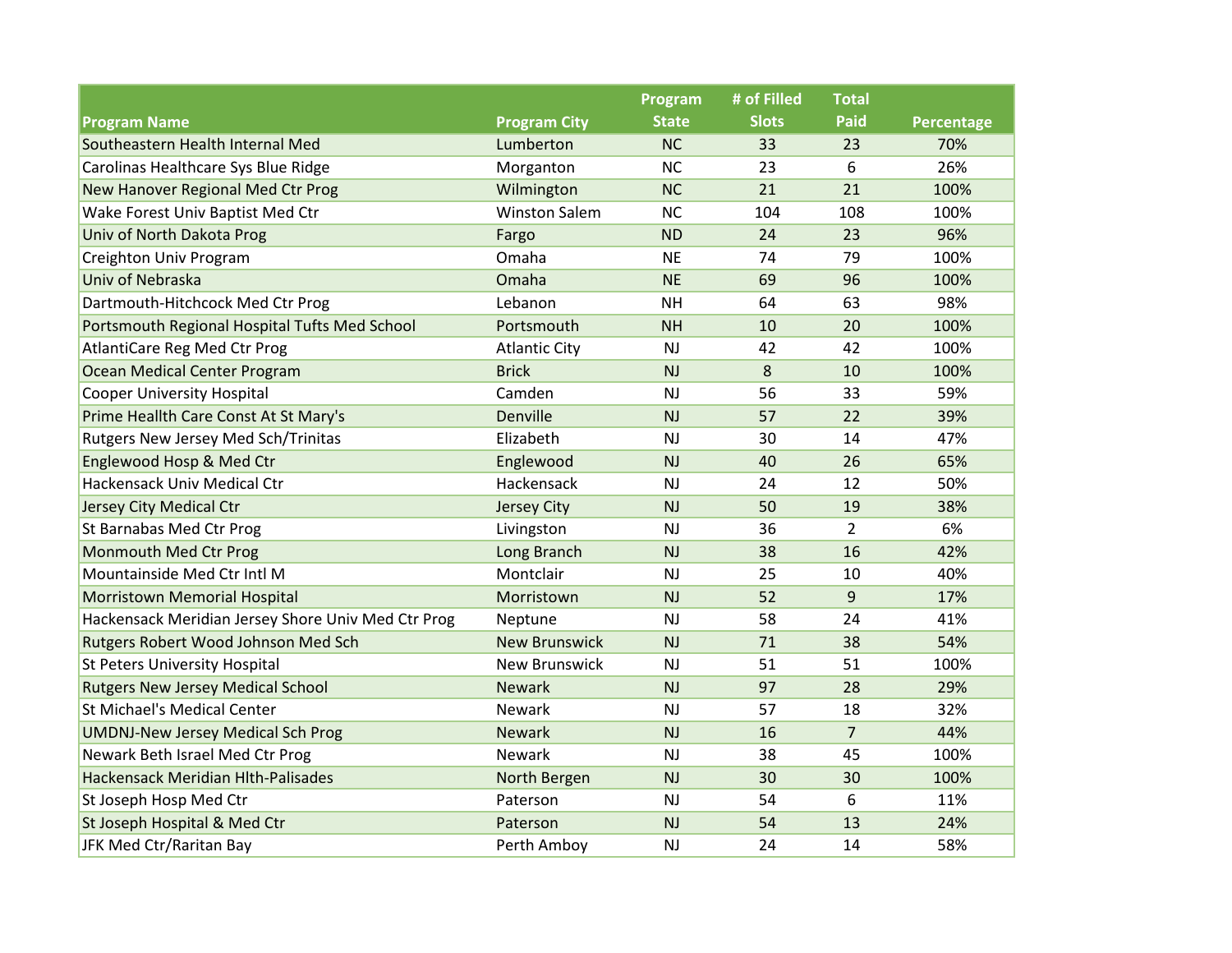|                                                       |                     | Program      | # of Filled  | <b>Total</b> |            |
|-------------------------------------------------------|---------------------|--------------|--------------|--------------|------------|
| <b>Program Name</b>                                   | <b>Program City</b> | <b>State</b> | <b>Slots</b> | Paid         | Percentage |
| Rowan University College of Osteopathic Medicine      | Stratford           | <b>NJ</b>    | 44           | 32           | 73%        |
| <b>Overlook Medical Center</b>                        | Summit              | NJ           | 35           | 19           | 54%        |
| <b>Rutgers Hlth Community Med Ctr</b>                 | <b>Toms River</b>   | NJ           | 11           | $\pmb{0}$    | 0%         |
| St Francis Medical Center Hackensack Mer Som Set Hall | Trenton             | <b>NJ</b>    | 29           | 30           | 100%       |
| Capital Hlth Reg Med Ctr                              | Trenton             | NJ           | 39           | 53           | 100%       |
| <b>Inspira Medical Center</b>                         | Vineland            | NJ           | 24           | 15           | 63%        |
| <b>University of New Mexico Prog</b>                  | Albuquerque         | <b>NM</b>    | 80           | 97           | 100%       |
| Mountainview Regional Medical Ctr                     | Las Cruces          | <b>NM</b>    | 22           | 10           | 45%        |
| Sunrise Health GME Program                            | Las Vegas           | <b>NV</b>    | 50           | 67           | 100%       |
| Valley Hospital Medical Center                        | Las Vegas           | <b>NV</b>    | 42           | 45           | 100%       |
| Univ Medical Center Univ Nevada SOM                   | Las Vegas           | <b>NV</b>    | 67           | 72           | 100%       |
| Univ of Nevada Reno Program                           | Reno                | <b>NV</b>    | 74           | 73           | 99%        |
| <b>Albany Medical Ctr Prog</b>                        | Albany              | <b>NY</b>    | 57           | 12           | 21%        |
| James J Peter VA Medical Center                       | <b>Bronx</b>        | <b>NY</b>    | 67           | 9            | 13%        |
| <b>Montefiore Medical Center</b>                      | <b>Bronx</b>        | <b>NY</b>    | 145          | 45           | 31%        |
| Montefiore Wakefield                                  | <b>Bronx</b>        | <b>NY</b>    | 74           | 14           | 19%        |
| Jacobi Medical Center Med Prog                        | <b>Bronx</b>        | <b>NY</b>    | 100          | 43           | 43%        |
| <b>Bronx Care Health System</b>                       | <b>Bronx</b>        | <b>NY</b>    | 100          | 40           | 40%        |
| Lincoln Med & Mental Hlth Ctr                         | <b>Bronx</b>        | <b>NY</b>    | 115          | 43           | 37%        |
| St Barnabas Hospital Prog                             | <b>Bronx</b>        | <b>NY</b>    | 94           | 26           | 28%        |
| Brookdale Univ Hosp Med Ctr Prog                      | Brooklyn            | <b>NY</b>    | 93           | 44           | 47%        |
| <b>Maimonides Med Ctr Prog</b>                        | Brooklyn            | <b>NY</b>    | 106          | 31           | 29%        |
| Interfaith Med Ctr Prog                               | Brooklyn            | <b>NY</b>    | 91           | 32           | 35%        |
| New York Methodist Hosp Prog                          | Brooklyn            | <b>NY</b>    | 109          | 33           | 30%        |
| <b>Wyckoff Heights Hospital</b>                       | Brooklyn            | <b>NY</b>    | 74           | 26           | 35%        |
| Brooklyn Hospital Center Program                      | Brooklyn            | <b>NY</b>    | 90           | 75           | 83%        |
| <b>Coney Island Hospital Prog</b>                     | Brooklyn            | <b>NY</b>    | 75           | 14           | 19%        |
| <b>NYU Luthern</b>                                    | Brooklyn            | <b>NY</b>    | 67           | 10           | 15%        |
| <b>SUNY Downstate Medical Center</b>                  | Brooklyn            | <b>NY</b>    | 155          | 117          | 75%        |
| Woodhull Med and Mental Hith Prog                     | Brooklyn            | <b>NY</b>    | 66           | 23           | 35%        |
| Kingsbrook Jewish Med Ctr Prog                        | Brooklyn            | <b>NY</b>    | 56           | 6            | 11%        |
| Erie Cty Med Ctr SUNY Buffalo                         | <b>Buffalo</b>      | <b>NY</b>    | 104          | 45           | 43%        |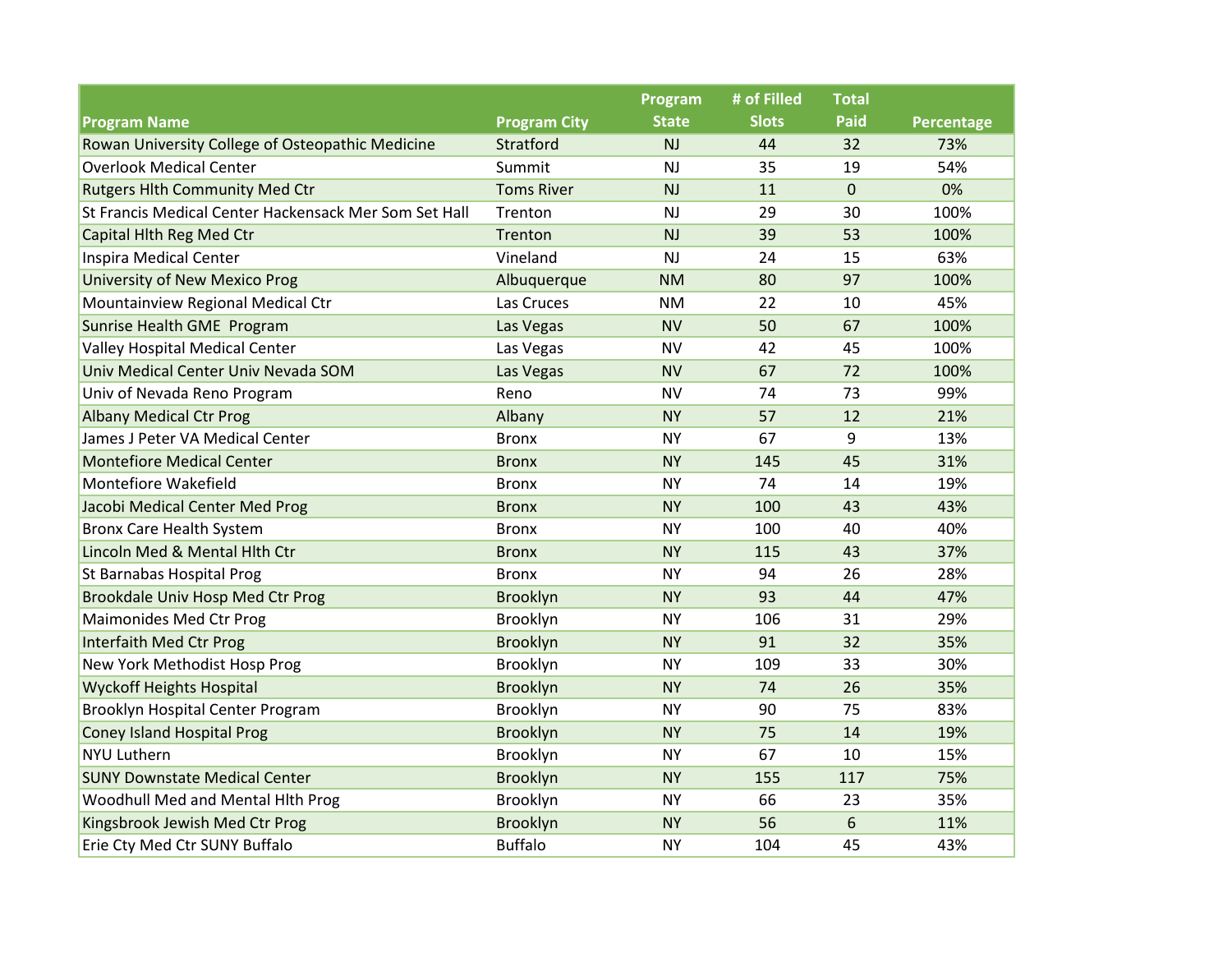|                                                   |                     | Program      | # of Filled  | <b>Total</b> |            |
|---------------------------------------------------|---------------------|--------------|--------------|--------------|------------|
| <b>Program Name</b>                               | <b>Program City</b> | <b>State</b> | <b>Slots</b> | Paid         | Percentage |
| Univ at Buffalo Med Peds Program                  | <b>Buffalo</b>      | <b>NY</b>    | 14           | 13           | 93%        |
| Univ At Buffalo Catholic Hlth Sys Sisters Charity | <b>Buffalo</b>      | <b>NY</b>    | 35           | 41           | 100%       |
| Albany Medical Center Program Med/Peds            | Cohoes              | <b>NY</b>    | 16           | 16           | 100%       |
| Mary Imogene Bassett Hosp                         | Cooperstown         | <b>NY</b>    | 33           | 35           | 100%       |
| Nassau Univ Med Ctr Program                       | <b>East Meadow</b>  | <b>NY</b>    | 92           | 33           | 36%        |
| Long Island Comm Hosp                             | East Patchogue      | <b>NY</b>    | 20           | 30           | 100%       |
| Icahn School Of Med At Mt Sinai                   | <b>Elmhurst</b>     | <b>NY</b>    | 54           | 19           | 35%        |
| Arnot Ogden Medical Center                        | Elmira              | <b>NY</b>    | 20           | 33           | 100%       |
| St John's Episcopal Hosp Prog                     | Far Rockaway        | <b>NY</b>    | 60           | 27           | 45%        |
| Flushing Hosp Med Ctr Prog                        | Flushing            | <b>NY</b>    | 44           | 9            | 20%        |
| <b>New York Presbyterian Queens</b>               | <b>Flushing</b>     | <b>NY</b>    | 56           | 59           | 100%       |
| Zucker SOM At Hofstra Northwell Forest Hills      | <b>Forest Hills</b> | <b>NY</b>    | 38           | 36           | 95%        |
| Jamaica Hospital Prog                             | Jamaica             | <b>NY</b>    | 69           | 28           | 41%        |
| Icahn SOM At Mount Sinai NYC Hlth                 | Jamaica             | <b>NY</b>    | 68           | 64           | 94%        |
| Wilson Mem Reg Med Ctr                            | Johnson City        | <b>NY</b>    | 39           | 15           | 38%        |
| Zucker School of Medicine/Northwell Prog          | Manhasset           | <b>NY</b>    | 130          | 18           | 14%        |
| Long Island Jewish Medical Center                 | Manhasset           | <b>NY</b>    | 130          | 58           | 45%        |
| <b>Garnet Health Medical Center</b>               | Middletown          | <b>NY</b>    | 29           | 33           | 100%       |
| NYU-Langone Hosp-Long Island Prog                 | Mineola             | <b>NY</b>    | 82           | 32           | 39%        |
| Montefiore Mount Vernon Hosp                      | Mount Vernon        | <b>NY</b>    | 24           | 0            | 0%         |
| Montefiore New Rochelle Hospital                  | <b>New Rochelle</b> | <b>NY</b>    | 47           | 24           | 51%        |
| New York Presby Hosp/Weill Cornell                | <b>New York</b>     | <b>NY</b>    | 132          | 13           | 10%        |
| Lenox Hill Hosp Prog                              | <b>New York</b>     | <b>NY</b>    | 94           | 25           | 27%        |
| Icahn Sch of Med At Mt Sinai / St Luke            | <b>New York</b>     | <b>NY</b>    | 145          | 21           | 14%        |
| Mt Sinai Beth Israel                              | <b>New York</b>     | <b>NY</b>    | 108          | 28           | 26%        |
| New York Univ Sch of Med Prog                     | <b>New York</b>     | <b>NY</b>    | 221          | 62           | 28%        |
| <b>New York Medical Coll Prog</b>                 | <b>New York</b>     | <b>NY</b>    | 65           | 18           | 28%        |
| Harlem Hosp Ctr Prog                              | <b>New York</b>     | <b>NY</b>    | 73           | 29           | 40%        |
| NY Presbyterian - Columbia Univ                   | <b>New York</b>     | <b>NY</b>    | 138          | 47           | 34%        |
| Mount Sinai Sch of Med Prog                       | New York            | <b>NY</b>    | 139          | 38           | 27%        |
| Zucker SOM Hofstra Northwell At Mather            | Port Jefferson      | <b>NY</b>    | 56           | 38           | 68%        |
| Univ of Roch Combined Int Med/Pedia               | Rochester           | <b>NY</b>    | 31           | 5            | 16%        |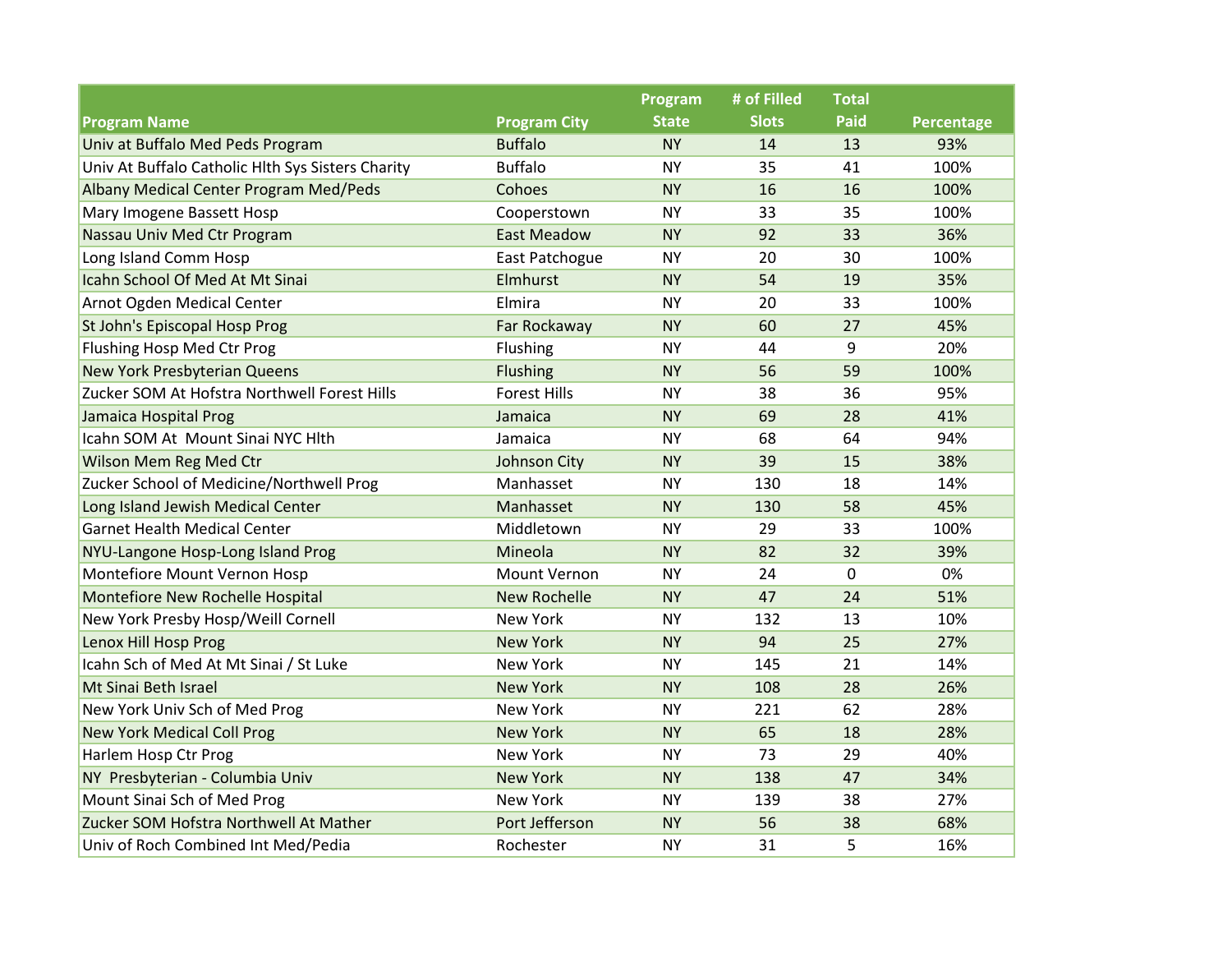|                                                       |                      | Program      | # of Filled  | <b>Total</b>   |            |
|-------------------------------------------------------|----------------------|--------------|--------------|----------------|------------|
| <b>Program Name</b>                                   | <b>Program City</b>  | <b>State</b> | <b>Slots</b> | <b>Paid</b>    | Percentage |
| Univ Rochester - Strong Mem Hosp                      | Rochester            | <b>NY</b>    | 75           | 8              | 11%        |
| Unity Health System (Rochester)Prog                   | Rochester            | <b>NY</b>    | 40           | 40             | 100%       |
| Rochester General Hospital Program                    | Rochester            | <b>NY</b>    | 57           | 42             | 74%        |
| Mt Sinai South Nassau Hospital                        | Rockville Center     | <b>NY</b>    | 10           | 30             | 100%       |
| Stony Brook Med Southampton Hosp IM Prog              | Southampton          | <b>NY</b>    | 21           | 9              | 43%        |
| Richmond Univ Med Ctr Program                         | Staten Island        | <b>NY</b>    | 71           | 17             | 24%        |
| <b>Staten Island Univ Hosp Prog</b>                   | <b>Staten Island</b> | <b>NY</b>    | 108          | 20             | 19%        |
| <b>SUNY at Stony Brook Prog</b>                       | <b>Stony Brook</b>   | <b>NY</b>    | 94           | 101            | 100%       |
| <b>SUNY At Stony Brook Program Med/Peds</b>           | <b>Stony Brook</b>   | <b>NY</b>    | 12           | 12             | 100%       |
| <b>SUNY Upstate Medical Univ Prog</b>                 | Syracuse             | <b>NY</b>    | 130          | 42             | 32%        |
| Westchester Medical Center/NY Med College             | Valhalla             | <b>NY</b>    | 61           | 17             | 28%        |
| Samaritan Medical Center                              | Watertown            | <b>NY</b>    | 12           | $\overline{2}$ | 17%        |
| Summa Hlth System Neomed                              | Akron                | OH           | 63           | 79             | 100%       |
| Cleveland Clinic Akron General                        | Akron                | OH           | 35           | 44             | 100%       |
| <b>Canton Med Edu Foundation</b>                      | Canton               | OH           | 38           | 41             | 100%       |
| Adena Health System                                   | Chillicothe          | OH           | 12           | 17             | 100%       |
| Univ of Cincinnati Hosp Group Prog                    | Cincinnati           | OH           | 28           | 29             | 100%       |
| Univ of Cincinnati Medical Ctr                        | Cincinnati           | OH           | 89           | 104            | 100%       |
| <b>Good Samaritan Hosp Prog</b>                       | Cincinnati           | <b>OH</b>    | 29           | 30             | 100%       |
| Christ Hospital Health Network Internal Medicine Prog | Cincinnati           | OH           | 36           | 40             | 100%       |
| Jewish Hosp of Cincinnati Prog                        | Cincinnati           | OH           | 48           | 49             | 100%       |
| St Vincent's Charity Hospital                         | Cleveland            | OH           | 56           | 29             | 52%        |
| Metrohealth Med Ctr Case Western Univ                 | Cleveland            | OH           | 73           | 37             | 51%        |
| Univ Hosps of Cleveland CWRU Prog                     | Cleveland            | OH           | 121          | 61             | 50%        |
| <b>Cleveland Clinic Foundation</b>                    | Cleveland            | OH           | 166          | 63             | 38%        |
| <b>Cleveland Clinic Foundation/Fairview Hosp</b>      | Cleveland            | OH           | 38           | 13             | 34%        |
| Metrohealth Med Ctr CWU Med Peds                      | Cleveland            | OH           | 24           | 6              | 25%        |
| Case Western Reserve Univ Prog                        | Cleveland            | OH           | 14           | $\mathbf{1}$   | 7%         |
| Univ Hosp Parma Med Ctr Int Med                       | Cleveland            | OH           | 25           | 22             | 88%        |
| OUCOM-Doctors Hosp Ohio Health                        | Columbus             | OH           | 24           | 16             | 67%        |
| <b>Ohio State University Prog Med/Peds</b>            | Columbus             | OH           | 32           | 41             | 100%       |
| Mount Carmel Hlth System                              | Columbus             | OH           | 24           | 30             | 100%       |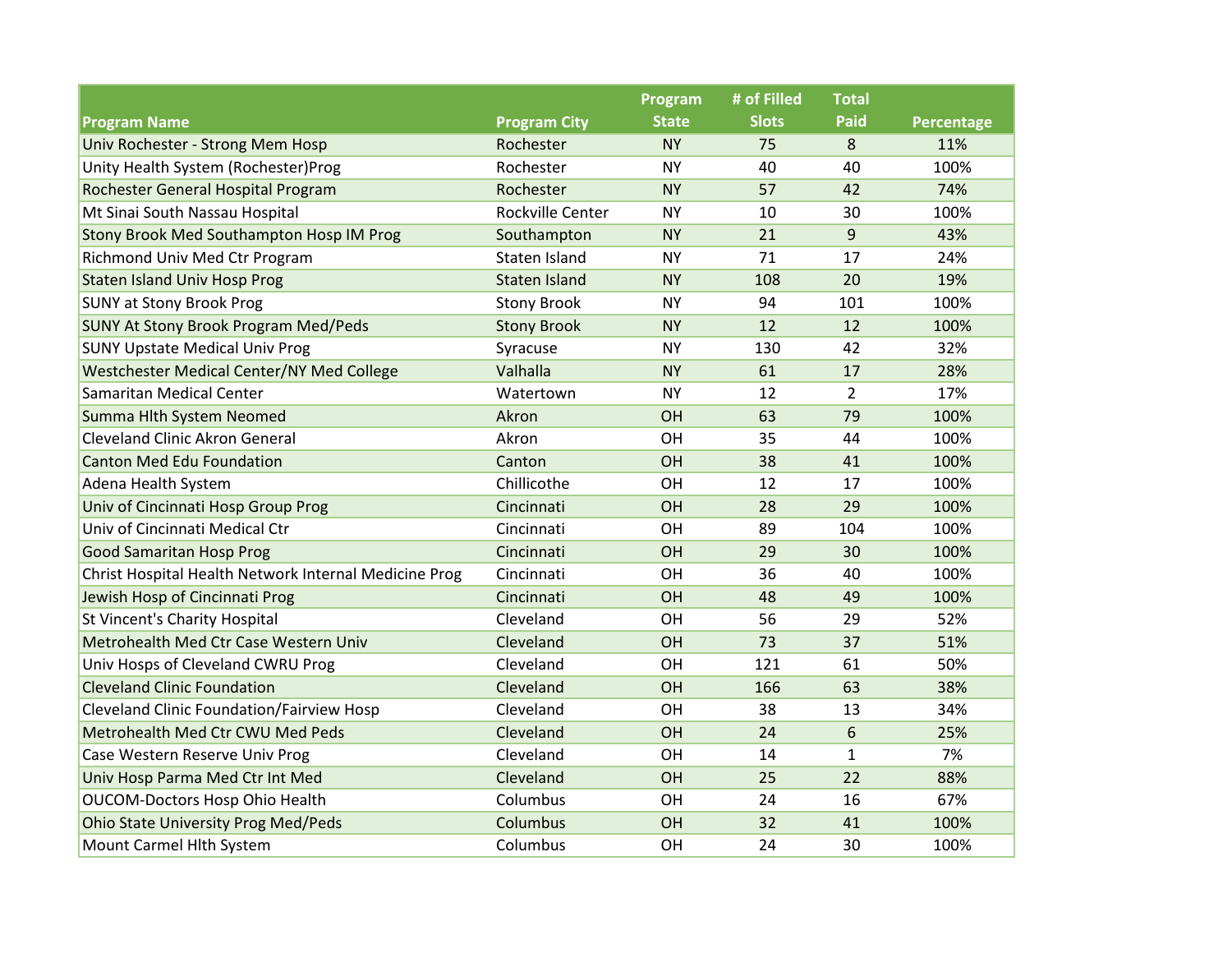|                                                   |                         | Program      | # of Filled  | <b>Total</b>   |            |
|---------------------------------------------------|-------------------------|--------------|--------------|----------------|------------|
| <b>Program Name</b>                               | <b>Program City</b>     | <b>State</b> | <b>Slots</b> | <b>Paid</b>    | Percentage |
| <b>Riverside Methodist Hosps Prog</b>             | Columbus                | OH           | 47           | 45             | 96%        |
| <b>Ohio State University Prog</b>                 | Columbus                | OH           | 105          | 46             | 44%        |
| Wright State Univ Affilitiated Hospitals          | Dayton                  | OH           | 79           | 51             | 65%        |
| Kettering Health Network Grandview Medical Center | Dayton                  | OH           | 18           | 6              | 33%        |
| <b>OUCOM-Grandview Hospital</b>                   | Dayton                  | OH           | 18           | $\overline{2}$ | 11%        |
| East Liverpool City Hosp                          | East Liverpool          | OH           | 15           | $\overline{2}$ | 13%        |
| <b>Kettering Med Ctr Prog</b>                     | Kettering               | OH           | 31           | 34             | 100%       |
| <b>Fairfield Medical Center</b>                   | Lancaster               | OH           | 12           | 13             | 100%       |
| LECOM-UHHS Richmond Heights Hosp                  | <b>Richmond Heights</b> | OH           | 30           | $\overline{2}$ | 7%         |
| Mercy St Vincent Med Ctr                          | Toledo                  | OH           | 36           | 39             | 100%       |
| University of Toledo Internal Med Res             | Toledo                  | OH           | 58           | 26             | 45%        |
| Western Reserve Hlth Edu/NEOUCOM                  | Warren                  | OH           | 39           | 20             | 51%        |
| <b>Cleveland Clinic South Pointe Hosp</b>         | Warrensville Heigl      | OH           | 12           | $\overline{7}$ | 58%        |
| Univ Hospitals St John Med Ctr                    | Westlake                | OH           | 16           | 18             | 100%       |
| Mercy Hith St Elizabeth Youngstown Hosp           | Youngstown              | OH           | 29           | 33             | 100%       |
| Univ of OK Health Sciences Ctr Prog               | Oklahoma City           | OK           | 55           | 66             | 100%       |
| Univ of Oklahoma-Med/Peds                         | Oklahoma City           | OK           | 12           | $\mathbf{1}$   | 8%         |
| <b>Tahlequah Med Group</b>                        | Tahlequah               | OK           | 13           | 15             | 100%       |
| Oklahoma State Univ Intl Med                      | Tulsa                   | OK           | 32           | 32             | 100%       |
| Univ of OK Coll of Med -Tulsa Prog                | Tulsa                   | OK           | 30           | 33             | 100%       |
| Samaritan Hlth Svcs - Corvallis Prog              | Corvallis               | <b>OR</b>    | 26           | 28             | 100%       |
| Oregon/Providence Med Ctr Prog                    | Portland                | OR           | 31           | 36             | 100%       |
| Legacy Health/Emanuel Med Ctr                     | Portland                | OR           | 48           | 28             | 58%        |
| Oregon Health & Sci Univ Prog                     | Portland                | <b>OR</b>    | 100          | 57             | 57%        |
| Providence St Vincent Med Ctr Prog                | Portland                | <b>OR</b>    | 27           | 31             | 100%       |
| Abington Memorial Hosp Prog                       | Abington                | PA           | 45           | 50             | 100%       |
| Lehigh Valley Hlth/USF Coll of Med                | Allentown               | PA           | 49           | 48             | 98%        |
| St Lukes Univ Hosp                                | Bethlehem               | PA           | 30           | 31             | 100%       |
| Lower Bucks Hospital Int Med Res Prog             | <b>Bristol</b>          | PA           | 13           | 21             | 100%       |
| <b>Crozer-Chester Medical Center</b>              | Chester                 | PA           | 24           | 10             | 42%        |
| Crozer-Chester Med Ctr Prog                       | Chester                 | PA           | 24           | 6              | 25%        |
| Geisinger Health System MP Prog                   | Danville                | PA           | 20           | 20             | 100%       |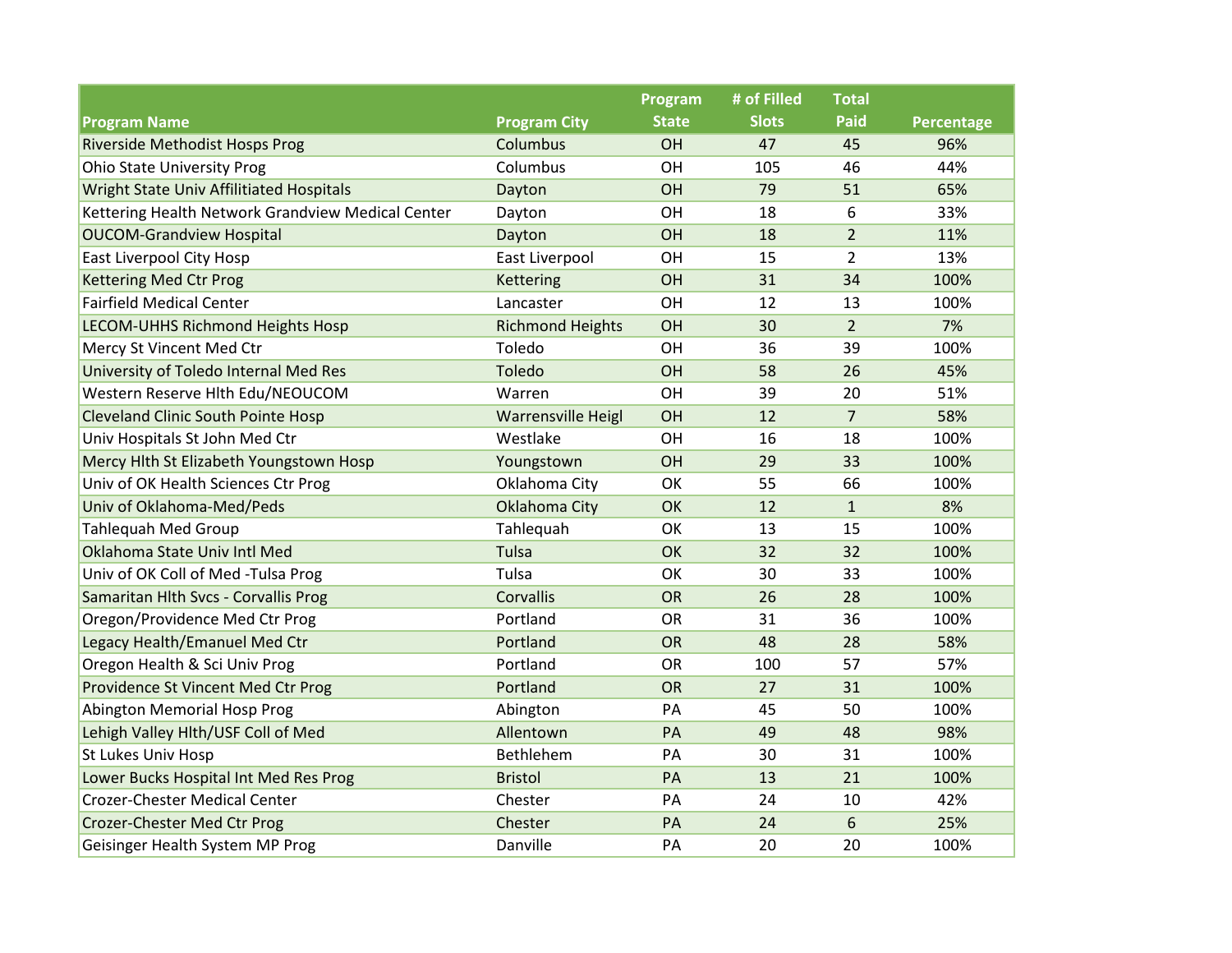|                                                      |                      | <b>Program</b> | # of Filled  | <b>Total</b>   |                   |
|------------------------------------------------------|----------------------|----------------|--------------|----------------|-------------------|
| <b>Program Name</b>                                  | <b>Program City</b>  | <b>State</b>   | <b>Slots</b> | <b>Paid</b>    | <b>Percentage</b> |
| <b>Geisinger Medical Center Prog</b>                 | Danville             | PA             | 52           | 51             | 98%               |
| Mercy Catholic Med Ctr Prog                          | Darby                | PA             | 58           | 64             | 100%              |
| <b>Einstein Medical Center Montgomery</b>            | <b>East Norriton</b> | PA             | 15           | 30             | 100%              |
| St. Luke's Hospital-Anderson Campus                  | Easton               | PA             | 10           | 30             | 100%              |
| St. Luke'S University Health Network - Easton Campus | Easton               | PA             | 24           | 13             | 54%               |
| Lake Eric Coll of Osteo Med Prog                     | Erie                 | PA             | 19           | $\overline{7}$ | 37%               |
| Pinnacle Health at Community Gen                     | Harrisburg           | PA             | 500          | 3              | 1%                |
| <b>UPMC Pinnacle Hospitals Prog</b>                  | Harrisburg           | PA             | 63           | 33             | 52%               |
| Penn State U/M S Hershey Med Ctr                     | Hershey              | PA             | 15           | 20             | 100%              |
| Penn State Univ/M S Hershey                          | Hershey              | PA             | 69           | 25             | 36%               |
| Temple Univ/Conemaugh Memorial Medical Center        | Johnstown            | PA             | 25           | 24             | 96%               |
| <b>St Mary Medical Center</b>                        | Langhorne            | PA             | 20           | 33             | 100%              |
| <b>UPMC Pinnacle Lititz</b>                          | Lititz               | PA             | 9            | 9              | 100%              |
| <b>UPMC McKeesport Hospital</b>                      | McKeesport           | PA             | 39           | 28             | 72%               |
| <b>Suburban Community Hospital</b>                   | Norristown           | PA             | 18           | 22             | 100%              |
| Pennsylvania Hospital                                | Philadelphia         | PA             | 49           | 6              | 12%               |
| Phila College of Osteopathic Med                     | Philadelphia         | PA             | 26           | 24             | 92%               |
| Nazareth Hospital Program                            | Philadelphia         | PA             | 24           | 8              | 33%               |
| Jefferson Health Northeast                           | Philadelphia         | PA             | 25           | 45             | 100%              |
| Univ of Pennsylvania-Med/Peds                        | Philadelphia         | PA             | 16           | 5              | 31%               |
| Univ of Pennsylvania Program                         | Philadelphia         | PA             | 155          | 57             | 37%               |
| Pennsylvania Hosp of UP Hlth Sys                     | Philadelphia         | PA             | 50           | 16             | 32%               |
| Albert Einstein Med Ctr Prog                         | Philadelphia         | PA             | 84           | 91             | 100%              |
| Drexel Univ College of Medicine                      | Philadelphia         | PA             | 145          | $\overline{2}$ | 1%                |
| <b>Temple University Prog</b>                        | Philadelphia         | PA             | 105          | 52             | 50%               |
| Thomas Jefferson Univ Prog                           | Philadelphia         | PA             | 112          | 120            | 100%              |
| <b>Allegheny General Hosp Prog</b>                   | Pittsburgh           | PA             | 94           | 56             | 60%               |
| Univ of Pittsburgh Med Ctr Prog                      | Pittsburgh           | PA             | 163          | 80             | 49%               |
| <b>UPMC Mercy</b>                                    | Pittsburgh           | PA             | 63           | 63             | 100%              |
| <b>UPMC Health System Program</b>                    | Pittsburgh           | PA             | 16           | $\overline{7}$ | 44%               |
| Reading Hospital, Tower Health System                | Reading              | PA             | 36           | 44             | 100%              |
| Guthrie/Robert Packer Hosp Prog                      | Sayre                | PA             | 26           | 25             | 96%               |
|                                                      |                      |                |              |                |                   |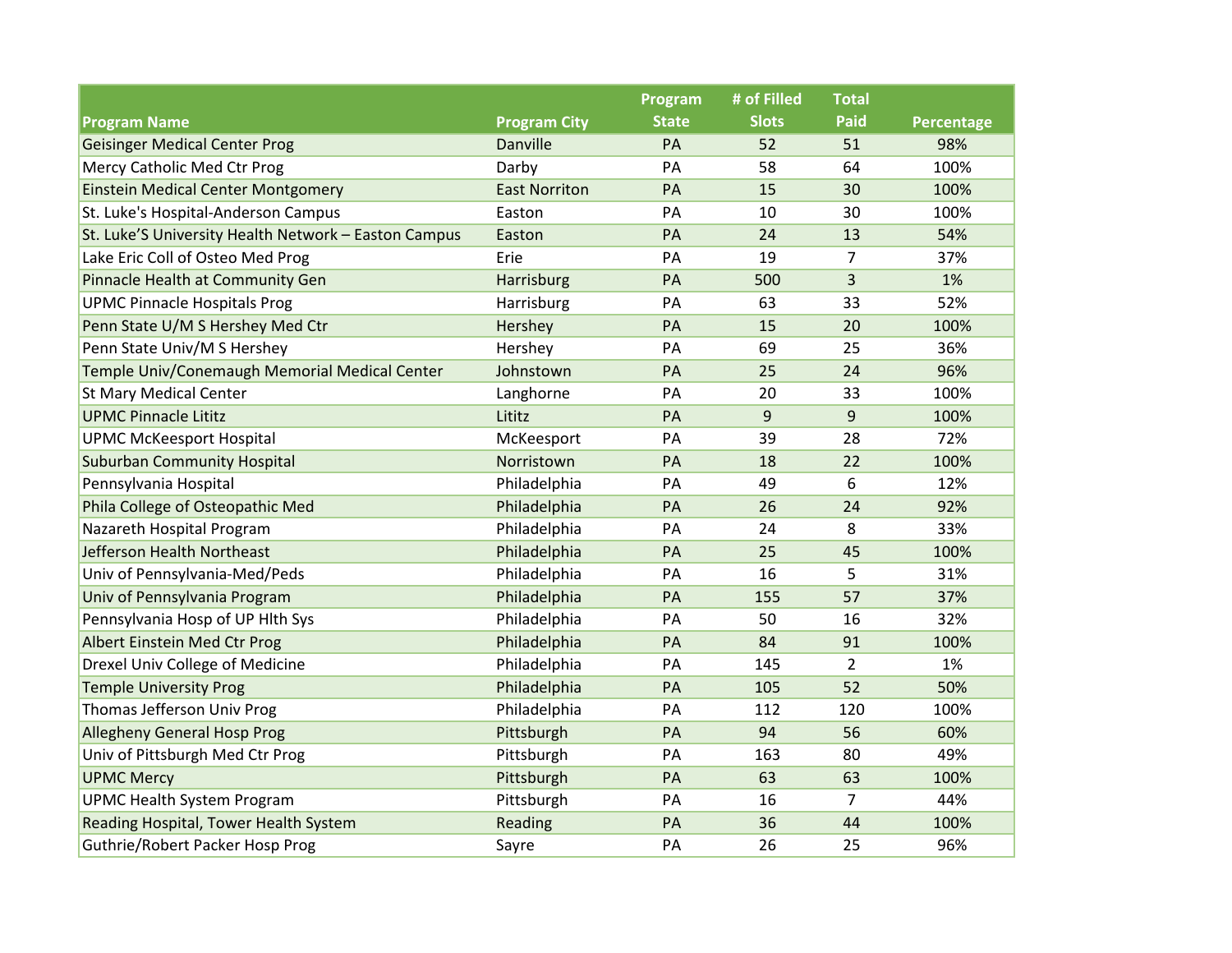|                                                |                     | Program        | # of Filled    | <b>Total</b>   |            |
|------------------------------------------------|---------------------|----------------|----------------|----------------|------------|
| <b>Program Name</b>                            | <b>Program City</b> | <b>State</b>   | <b>Slots</b>   | <b>Paid</b>    | Percentage |
| Wright Center For Graduate Medical Education   | Scranton            | PA             | 95             | 96             | 100%       |
| Geisinger NE Internal Med Res Prog             | <b>Wilkes Barre</b> | PA             | 13             | 23             | 100%       |
| Lankenau Medical Center Prog                   | Wynnewood           | PA             | 45             | 49             | 100%       |
| York Hospital Prog                             | York                | PA             | 36             | 22             | 61%        |
| Univ Central del Caribe Prog                   | Bayamon             | PR             | 36             | 27             | 75%        |
| Ramon Betances Hosp-Mayaguez Med               | Mayaguez            | PR             | 21             | 23             | 100%       |
| Damas Hospital Program                         | Ponce               | PR             | 21             | 22             | 100%       |
| Consortium Hospital Episcopal San Lucas        | Ponce               | PR             | 21             | 24             | 100%       |
| San Juan City Hosp Prog                        | <b>Rio Piedras</b>  | PR             | 34             | 16             | 47%        |
| Hospital de la Concepcion Prog                 | San German          | PR             | 21             | 22             | 100%       |
| Univ of Puerto Rico Prog                       | San Juan            | PR             | 49             | 50             | 100%       |
| San Juan VA Med Ctr                            | San Juan            | PR             | 65             | 44             | 68%        |
| Rhode Island Hospital Program                  | Providence          | RI             | 16             | 16             | 100%       |
| Roger Williams Med Ctr Prog                    | Providence          | R <sub>l</sub> | 44             | 22             | 50%        |
| Rhode Island Hospital Brown Univ               | Providence          | R1             | 131            | 75             | 57%        |
| Brown Univ/Kent Hospital Intl Medicine         | Warwick             | R <sub>l</sub> | 15             | 42             | 100%       |
| NY Medical Coll Landmark Med Ctr               | Woonsocket          | RI             | $\overline{7}$ | 16             | 100%       |
| <b>Trident Medical Center</b>                  | Charleston          | SC             | 10             | 10             | 100%       |
| <b>Medical Univ of SC Program</b>              | Charleston          | <b>SC</b>      | 81             | 107            | 100%       |
| Prisma Hlth Midlands USC SOM IM                | Columbia            | <b>SC</b>      | 42             | 45             | 100%       |
| Prisma Health-Upstate/Univ of South            | Greenville          | <b>SC</b>      | 36             | 36             | 100%       |
| Prisma Health-Upstate Med/Peds                 | Greenville          | SC             | 20             | 22             | 100%       |
| <b>HCA Grand Strand Regional Med Ctr</b>       | <b>Myrtle Beach</b> | <b>SC</b>      | 36             | 39             | 100%       |
| Univ of South Dakota Prog                      | <b>Sioux Falls</b>  | SD             | 26             | 26             | 100%       |
| Erlanger Med Ctr Univ of Tenn Coll of Med Prog | Chattanooga         | <b>TN</b>      | 29             | 26             | 90%        |
| East Tenn State Univ Prog                      | Johnson City        | <b>TN</b>      | 57             | 22             | 39%        |
| Univ Of Tenn Med Ctr Prog                      | Knoxville           | <b>TN</b>      | 35             | 22             | 63%        |
| University of Tennessee Prog                   | Memphis             | <b>TN</b>      | 95             | 97             | 100%       |
| <b>University of Tennessee Med-Peds</b>        | Memphis             | <b>TN</b>      | 48             | 51             | 100%       |
| <b>Meharry Medical College Prog</b>            | Nashville           | <b>TN</b>      | 40             | 25             | 63%        |
| Vanderbilt University Program-Med Peds         | Nashville           | <b>TN</b>      | 24             | $\overline{2}$ | 8%         |
| <b>Vanderbilt University Prog</b>              | <b>Nashville</b>    | <b>TN</b>      | 136            | 33             | 24%        |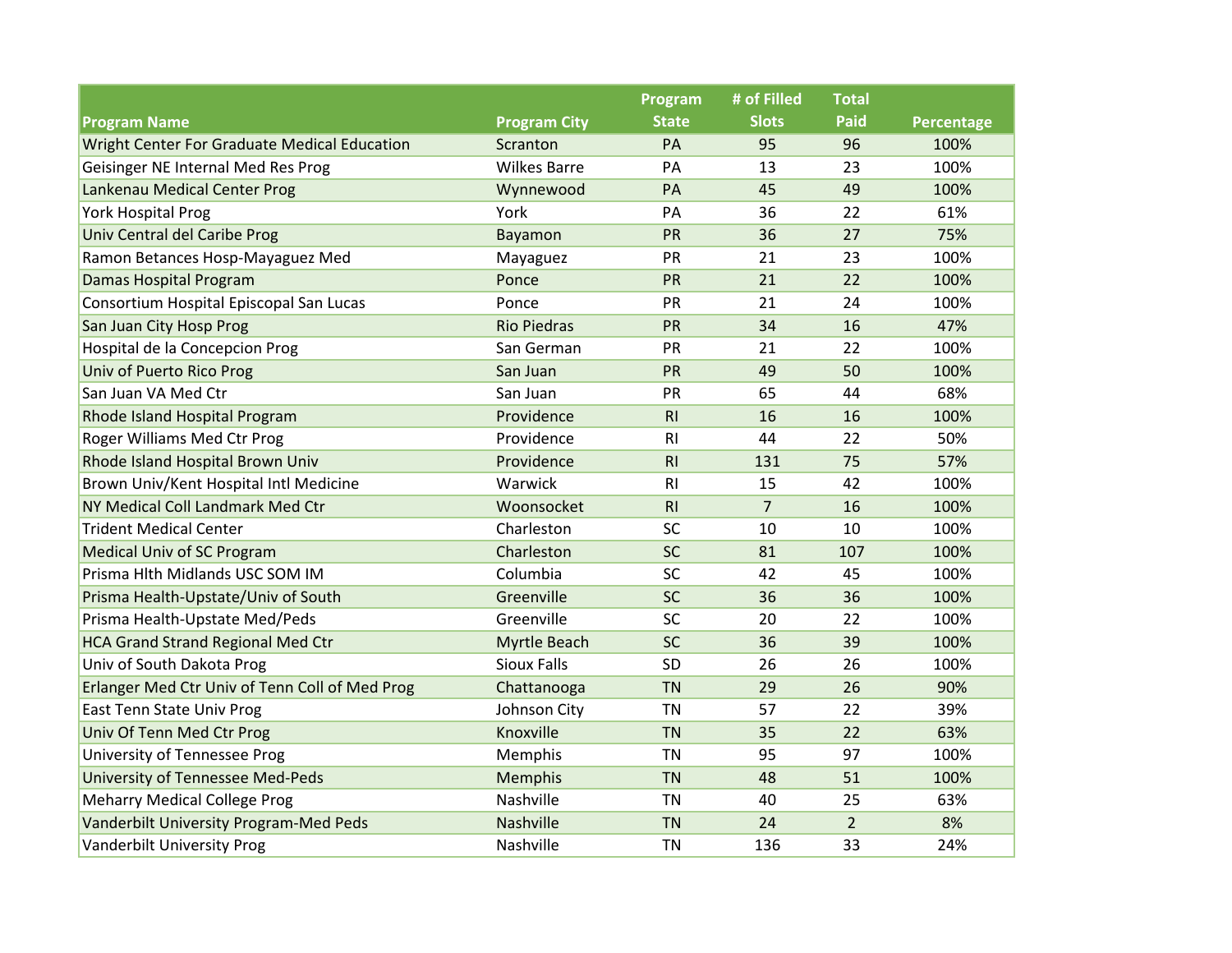|                                           |                     | Program      | # of Filled  | <b>Total</b> |            |
|-------------------------------------------|---------------------|--------------|--------------|--------------|------------|
| <b>Program Name</b>                       | <b>Program City</b> | <b>State</b> | <b>Slots</b> | <b>Paid</b>  | Percentage |
| Univ of Tennessee (nashville) Prog        | Nashville           | <b>TN</b>    | 26           | 25           | 96%        |
| Texas Tech Univ Amarillo Program          | Amarillo            | <b>TX</b>    | 40           | 41           | 100%       |
| <b>HCA Medical City Arlington Program</b> | Arlington           | <b>TX</b>    | 29           | 59           | 100%       |
| Univ of TX At Austin Dell Med Sch         | Austin              | <b>TX</b>    | 64           | 68           | 100%       |
| <b>HCA Corpus Christi Medical Center</b>  | Corpus Christi      | <b>TX</b>    | 36           | 29           | 81%        |
| Univ of Texas SW Med Sch Prog             | <b>Dallas</b>       | <b>TX</b>    | 161          | 75           | 47%        |
| <b>Methodist Hosps of Dallas Prog</b>     | <b>Dallas</b>       | <b>TX</b>    | 32           | 38           | 100%       |
| <b>Baylor Univ Med Ctr Prog</b>           | <b>Dallas</b>       | <b>TX</b>    | 39           | 42           | 100%       |
| Texas Hlth Presbyterian Hosp/Dallas       | <b>Dallas</b>       | <b>TX</b>    | 24           | 23           | 96%        |
| Univ of Texas-Rio Grande Valley           | Edinburg            | <b>TX</b>    | 49           | 50           | 100%       |
| <b>HCA Las Palmas Del Sol Healthcare</b>  | El Paso             | <b>TX</b>    | 43           | 43           | 100%       |
| Texas Tech Univ (El Paso) Prog            | El Paso             | <b>TX</b>    | 46           | 51           | 100%       |
| William Beaumont Army Med Ctr Prog        | El Paso             | <b>TX</b>    | 29           | 20           | 69%        |
| Texas Tech Univ Transmountain             | El Paso             | <b>TX</b>    | 10           | 10           | 100%       |
| San Antonio Uniformed Serv Hlth Edu Cons  | Fort Sam Houston    | <b>TX</b>    | 100          | 58           | 58%        |
| <b>HCA Medical City Fort Worth Prog</b>   | Fort Worth          | <b>TX</b>    | 30           | 29           | 97%        |
| Baylor All Saints Med Crt Ft Worth        | Fort Worth          | <b>TX</b>    | 15           | 16           | 100%       |
| Univ of Texas Med Branch                  | Galveston           | <b>TX</b>    | 87           | 89           | 100%       |
| Univ of Texas RGV VBMC Prog               | Harlingen           | <b>TX</b>    | 30           | 31           | 100%       |
| <b>Baylor College of Medicine Prog</b>    | Houston             | <b>TX</b>    | 30           | $\mathbf 0$  | 0%         |
| <b>Houston Methodist Hospital</b>         | Houston             | <b>TX</b>    | 50           | 23           | 46%        |
| Univ of Texas at Houston Program          | Houston             | <b>TX</b>    | 135          | 152          | 100%       |
| <b>Baylor College of Med Prog</b>         | Houston             | <b>TX</b>    | 189          | 113          | 60%        |
| <b>HCA Houston Healthcare Kingwood</b>    | Kingwood            | <b>TX</b>    | 20           | 58           | 100%       |
| Laredo Medical Ctr                        | Laredo              | <b>TX</b>    | 24           | 25           | 100%       |
| Univ TX/Good Shepherd Med Ctr             | Longview            | <b>TX</b>    | 36           | 33           | 92%        |
| <b>Texas Tech Univ (Lubbock) Prog</b>     | Lubbock             | <b>TX</b>    | 42           | 43           | 100%       |
| Texas Tech Univ (Odessa) Prog             | Odessa              | <b>TX</b>    | 43           | 27           | 63%        |
| Texas A&M Col of Med Scott & White        | <b>Round Rock</b>   | <b>TX</b>    | 12           | 22           | 100%       |
| Univ of Texas Hlth Sci Ctr Prog           | San Antonio         | TX           | 106          | 44           | 42%        |
| Texas Inst For Grad Med Ed & Res          | San Antonio         | <b>TX</b>    | 15           | 15           | 100%       |
| Scott and White Hospital                  | Temple              | <b>TX</b>    | 74           | 32           | 43%        |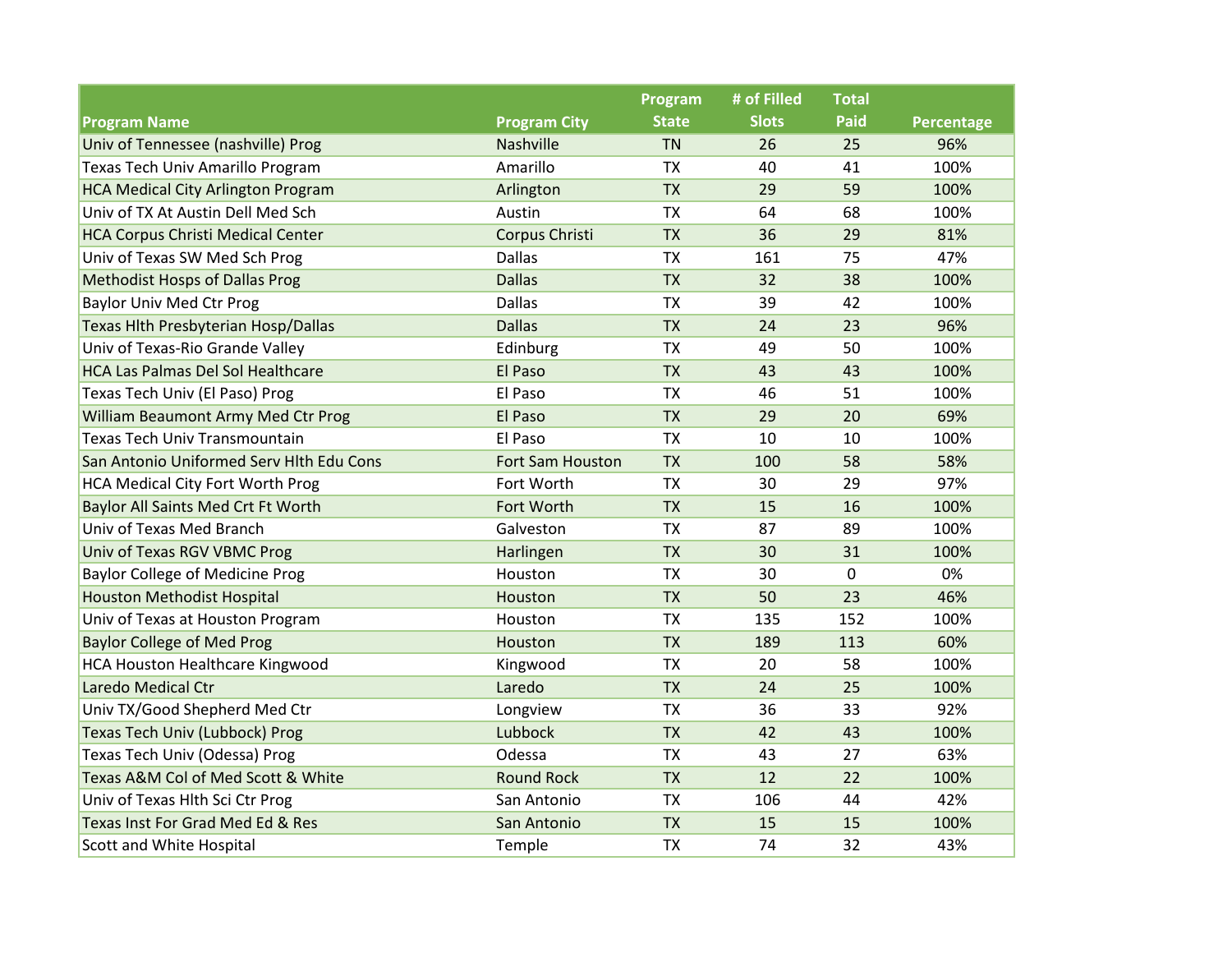|                                              |                     | Program      | # of Filled    | <b>Total</b> |            |
|----------------------------------------------|---------------------|--------------|----------------|--------------|------------|
| <b>Program Name</b>                          | <b>Program City</b> | <b>State</b> | <b>Slots</b>   | <b>Paid</b>  | Percentage |
| UT Health Science Center At Tyler Prog       | Tyler               | <b>TX</b>    | 40             | 14           | 35%        |
| Weatherford Intl Med Res Med City            | Weatherford         | <b>TX</b>    | 35             | 36           | 100%       |
| U TX Rio Grande Valley Knapp Med             | Weslaco             | <b>TX</b>    | 10             | 26           | 100%       |
| Univ of Utah Program Med Peds                | Salt Lake City      | UT           | 8              | 4            | 50%        |
| Univ of Utah Program                         | Salt Lake City      | UT           | 117            | 78           | 67%        |
| Johnston Memorial Hospital Intl Med Res Prog | Abingdon            | VA           | 16             | 19           | 100%       |
| <b>HCA Lewisgale Hosp Montgomery</b>         | <b>Blacksburg</b>   | VA           | 22             | 22           | 100%       |
| Univ of Virginia                             | Charlottesville     | VA           | 101            | 103          | 100%       |
| Sovah Hlth Danville Intl Med                 | Danville            | <b>VA</b>    | 24             | 24           | 100%       |
| Inova Fairfax Hospital                       | <b>Falls Church</b> | VA           | 27             | 33           | 100%       |
| Eastern Virginia Med Sch Prog                | Norfolk             | VA           | 43             | 46           | 100%       |
| <b>Norton Community Hospital</b>             | Norton              | VA           | 27             | 27           | 100%       |
| Naval Medical Ctr (Portsmouth) Prog          | Portsmouth          | VA           | 38             | 26           | 68%        |
| Virginia Commonwealth Univ Hlth Sys          | Richmond            | VA           | 116            | 136          | 100%       |
| Carilion Clinic-Virginia Tech                | Roanoke             | <b>VA</b>    | 64             | 71           | 100%       |
| HCA Lewisgale Medical Center Program         | Salem               | VA           | 31             | 51           | 100%       |
| Univ of Vermont Med Ctr                      | <b>Burlington</b>   | VT           | 47             | 49           | 100%       |
| <b>Trios Health</b>                          | Kennewick           | <b>WA</b>    | 13             | 15           | 100%       |
| <b>Skagit Regional Health</b>                | <b>Mount Vernon</b> | <b>WA</b>    | 14             | 21           | 100%       |
| Virginia Mason Med Ctr Prog                  | Seattle             | <b>WA</b>    | 36             | 16           | 44%        |
| Univ of Washington Prog                      | Seattle             | <b>WA</b>    | 169            | 81           | 48%        |
| Internal Med Res Spokane                     | Spokane             | <b>WA</b>    | 30             | 31           | 100%       |
| Madigan Army Med Ctr Prog                    | Tacoma              | <b>WA</b>    | 36             | 22           | 61%        |
| Gundersen Lutheran Med Fdtn Prog             | La Crosse           | WI           | 24             | 18           | 75%        |
| Univ of Wisconsin Hosps and Clinics          | Madison             | WI           | 88             | 35           | 40%        |
| Marshfield Clinic Program                    | Marshfield          | WI           | 28             | 36           | 100%       |
| Marshfield Clinic Hlth Sys Med/Peds          | Marshfield          | WI           | $\overline{7}$ | 3            | 43%        |
| Medical College of Wisconsin Prog Med/Peds   | Milwaukee           | WI           | 20             | 9            | 45%        |
| <b>Medical College of Wisc Prog</b>          | Milwaukee           | WI           | 91             | 35           | 38%        |
| Aurora Health Care Program                   | Milwaukee           | WI           | 39             | 41           | 100%       |
| West VA Univ Prog (Charleston Div)           | Charleston          | <b>WV</b>    | 36             | 26           | 72%        |
| Marshall University School of Medicine       | Huntington          | <b>WV</b>    | 62             | 69           | 100%       |